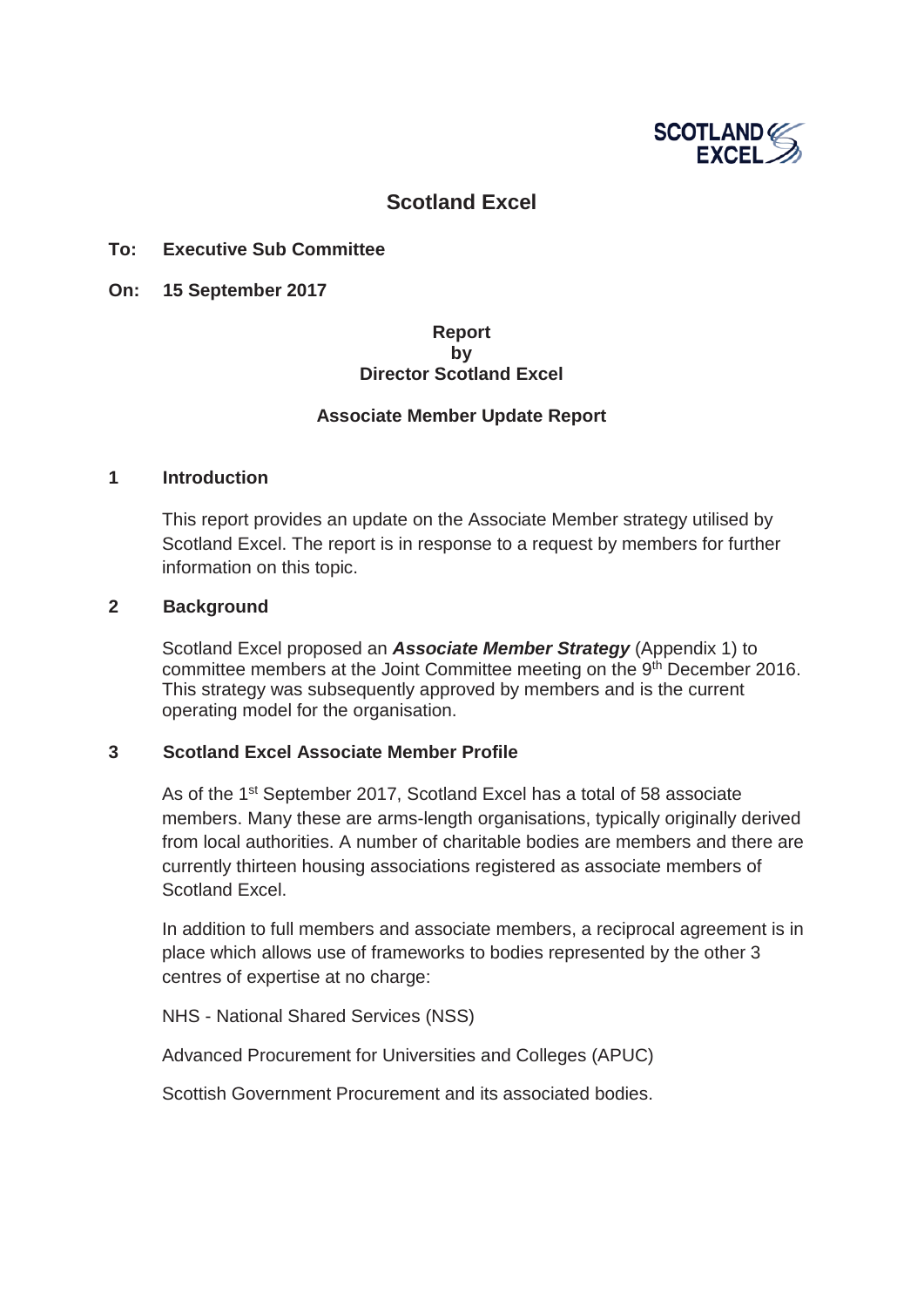Spend on Scotland Excel frameworks by non-council members is approximately £10m. Of this total, £4.2m is spent by associate members and the remainder through reciprocal agreements with Scottish Government bodies, Education and Health. Spend by housing associations is increasing based on engagement with Wheatley and other new members.

# **4 Associate Member Fees**

Fees for associate membership were historically set as follows:

- 1. Contract spend up to £10,000 pay a £500 annual membership fee.
- 2. Contract spend between £10,000 and £50,000 pay a £1000 annual membership fee.
- 3. Contract spend over £50,000 pay a membership fee which represents a percentage of the spend. In this instance a maximum fee of £30,000 has been set.

At the Joint Committee meeting on the 9th December 2016, it was proposed that further work be undertaken to review the fee structure and to implement a new model specifically for housing associations. This was conducted in conjunction with the *Affordable Housing* project.

Scotland Excel undertook a market analysis of other member organisation fees within the housing sector and reviewed affordability and scale across Scotland. As a result of this analysis, a fee of £1.50 per unit was market tested and subsequently implemented. This rate has been generally accepted and delivers both a reasonable fee to Scotland Excel and a beneficial return to housing associations.

Additional work is still required on the original third tier fee (level 1 above) and this will be conducted in due course.

At the July Executive Sub Committee members raised the point of index linking fees. At present this is not done for member or associate fees and Scotland Excel is happy to provide options for this within its budget proposal in December 2017.

# **5 Associate Member Future Plans**

Scotland Excel will continue with the implementation of the approved associate member strategy. The primary focus for the short term will remain housing associations. Initial exploratory work is being undertaken with regard to growth potential in the third sector.

# **6 Recommendations**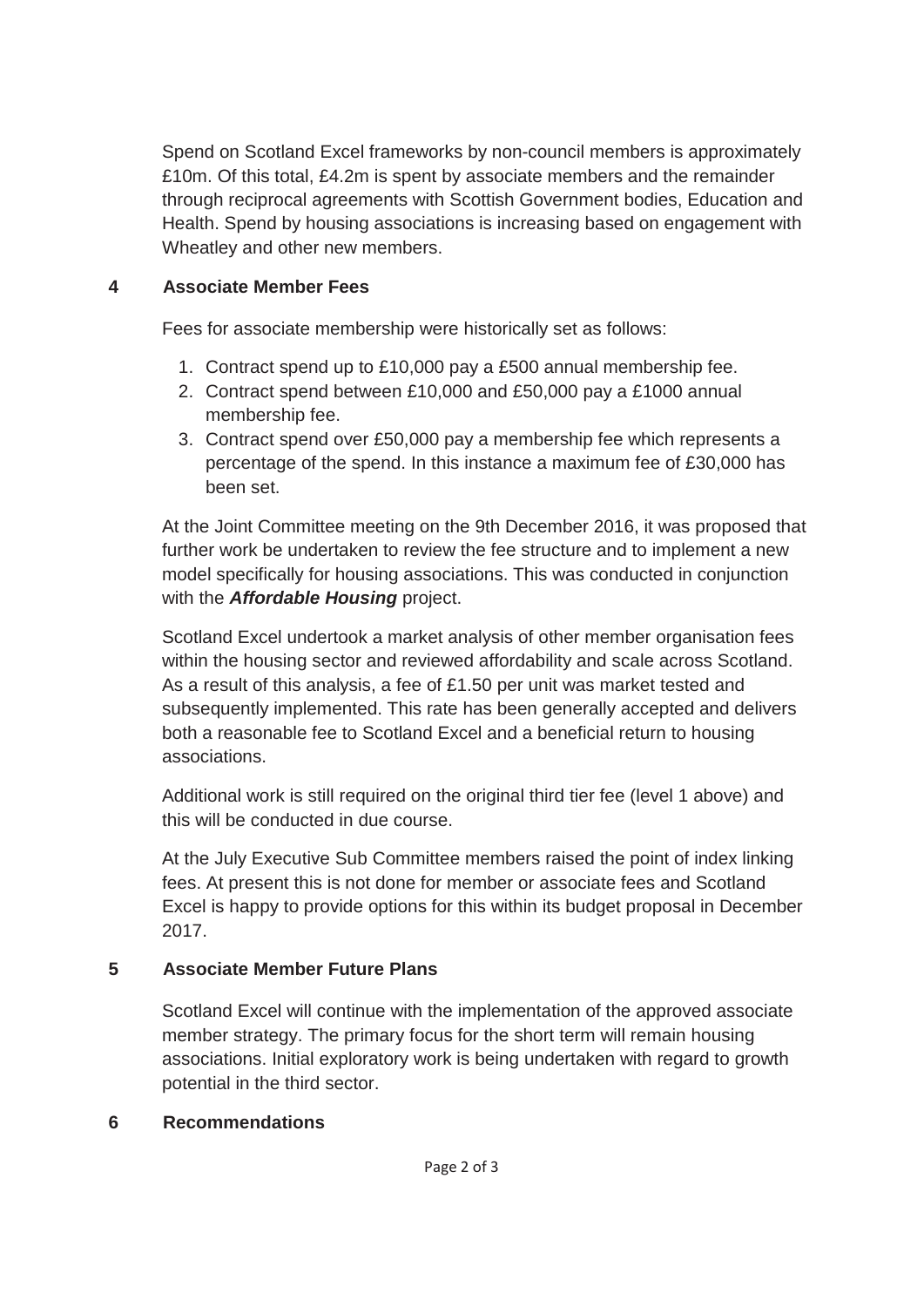Members are asked to note the progress made with regard to the Associate Member Strategy.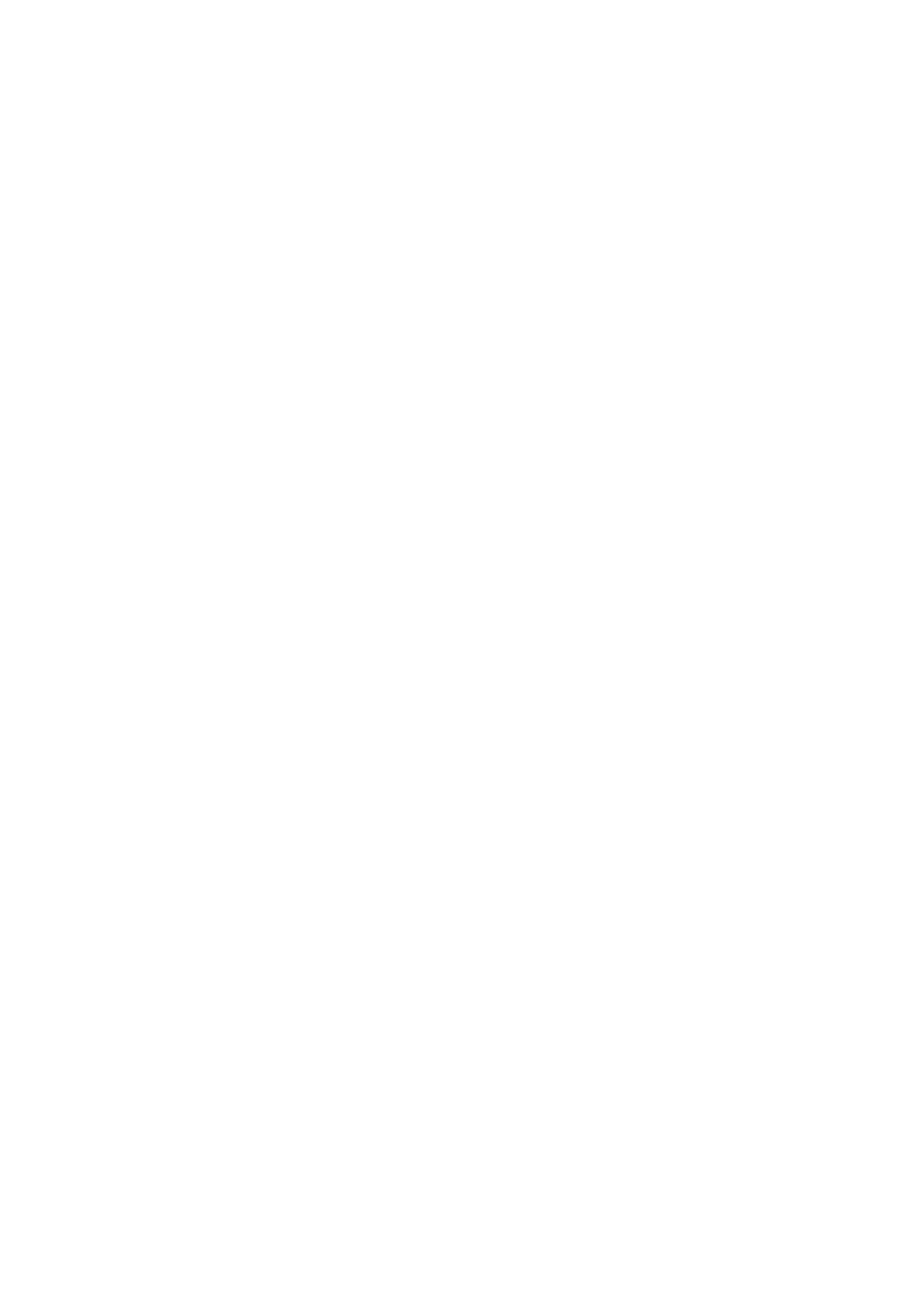

# **ASSOCIATE MEMBER STRATEGY**

Page 1 of 22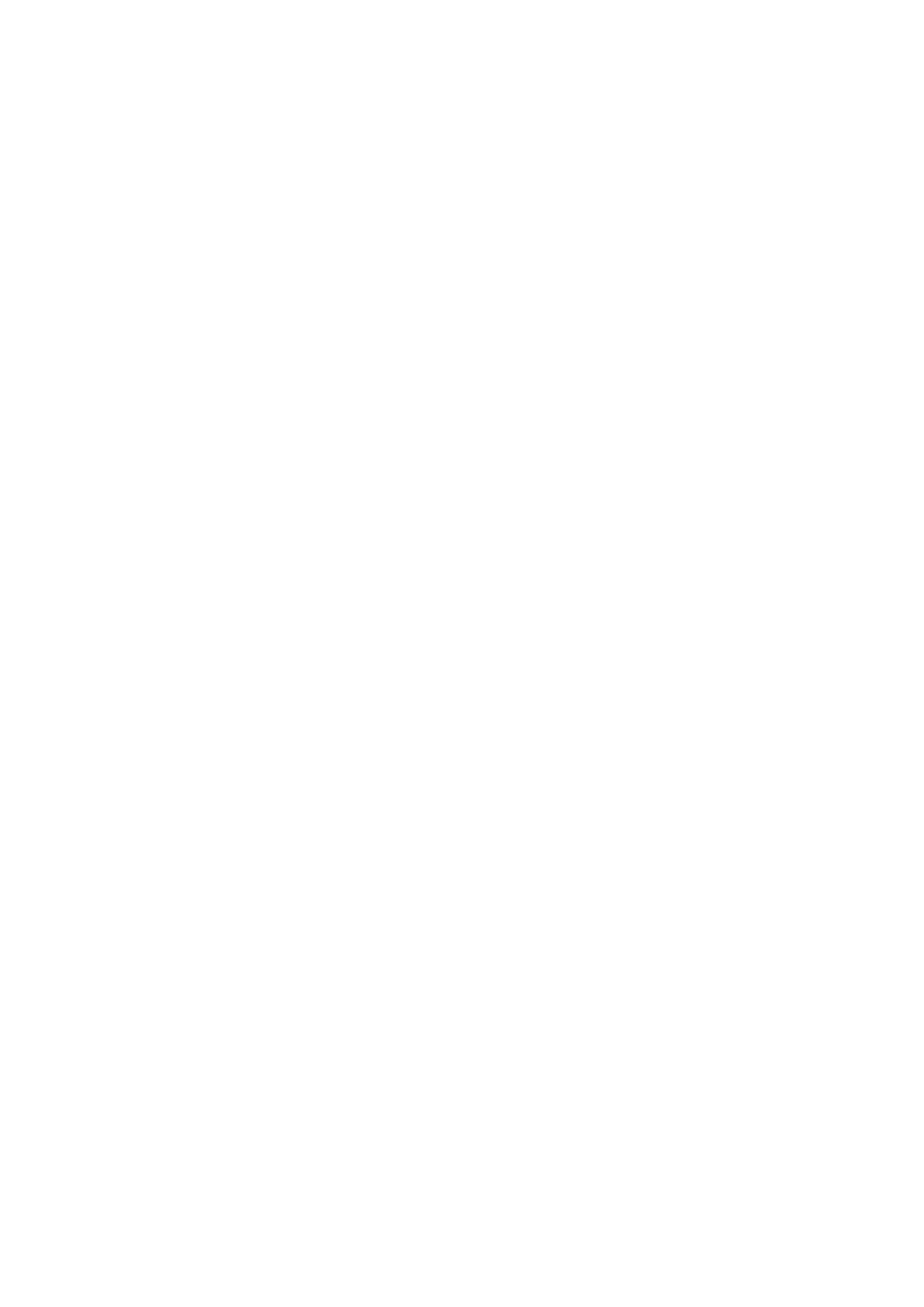# **Contents**

| $\mathbf{1}$   |       |  |
|----------------|-------|--|
| $\overline{2}$ |       |  |
| 3              |       |  |
| 4              |       |  |
|                | 4.1   |  |
|                | 4.2   |  |
|                | 4.3   |  |
|                | 4.4   |  |
| 5              |       |  |
|                | 5.1   |  |
|                | 5.2   |  |
| 6              |       |  |
|                | 6.1   |  |
|                | 6.2   |  |
|                | 6.2.1 |  |
|                | 6.2.2 |  |
|                | 6.2.3 |  |
|                | 6.2.4 |  |
|                | 6.2.5 |  |
| $\overline{7}$ |       |  |
|                | 7.1   |  |
|                | 7.1.1 |  |
|                | 7.1.2 |  |
|                | 7.1.3 |  |
|                | 7.1.4 |  |
|                | 7.1.5 |  |
|                | 7.2   |  |
|                | 7.3   |  |
|                | 7.4   |  |
|                | 7.5   |  |
|                | 7.6   |  |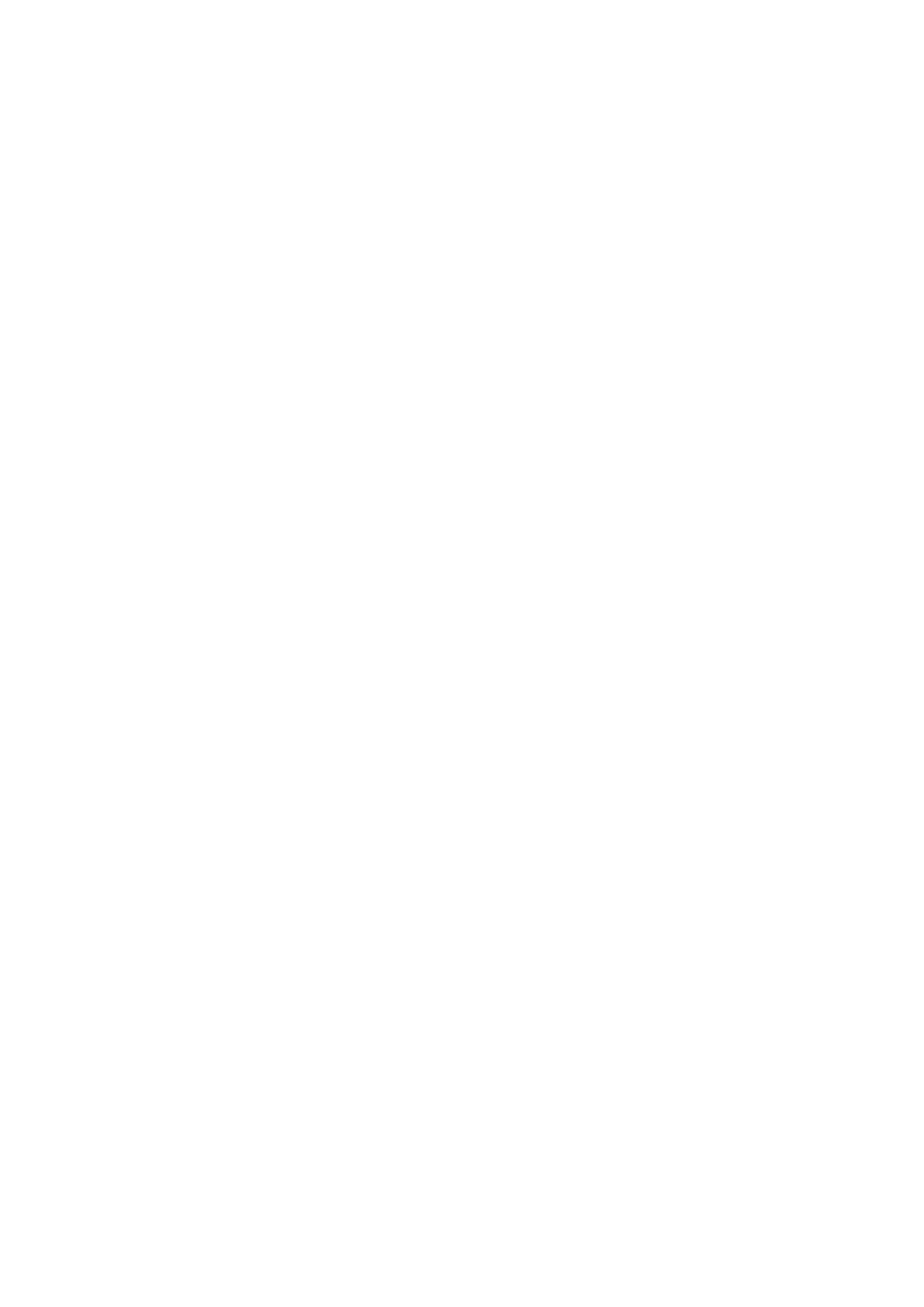# **1 INTRODUCTION**

This document contains the strategic direction and recommendations for operating Associate membership of Scotland Excel. This strategy should be read in conjunction with the organisation's corporate strategy 2015-18<sup>1</sup>

Since the organisation's inception, governing members of the organisation were keen to ensure the focus of its efforts were fixed on its core membership. As the organisation has matured and in significantly more challenging financial times, Scotland Excel's Joint committee has been supportive of the organisation exploring alternative funding sources. A key caveat to this is that these sources do not conflict with the objectives of the organisation or dilute the support given to the local authority members

The aim of the strategy is therefore twofold:

- Explore the method of offering supplementary and complementary services to a second tier of members that generates potential incremental income whilst having no detrimental impact on our core members.
- Providing Additional value to the wider public family.

# **2 BACKGROUND**

Scotland Excel was formed in 2008 as the procurement centre of expertise for Scottish local authorities. It is a leading non-profit organisation representing all 32 local authorities.

In addition to full membership offered to Scotland's local authorities, the organisation offers access to its frameworks and additional services through associate membership. Associate members pay a significantly reduced fee in comparison to full members and therefore play no formal role in the governance or strategic direction of Scotland Excel. As a public body however, Scotland Excel endeavours to return additional value to the wider public family and does so through its use of associate membership. A robust governance process is utilised to ensure that organisations that apply fit within the public and third sector and also fully serve a public purpose.

Although associate membership has been in place since the outset of the organisation it is now felt prudent to review the strategic direction of this customer segment, consider the current operational model and make a series of recommendations on how to proceed.

-

<sup>1</sup> Scotland Excel Strategy 2015-18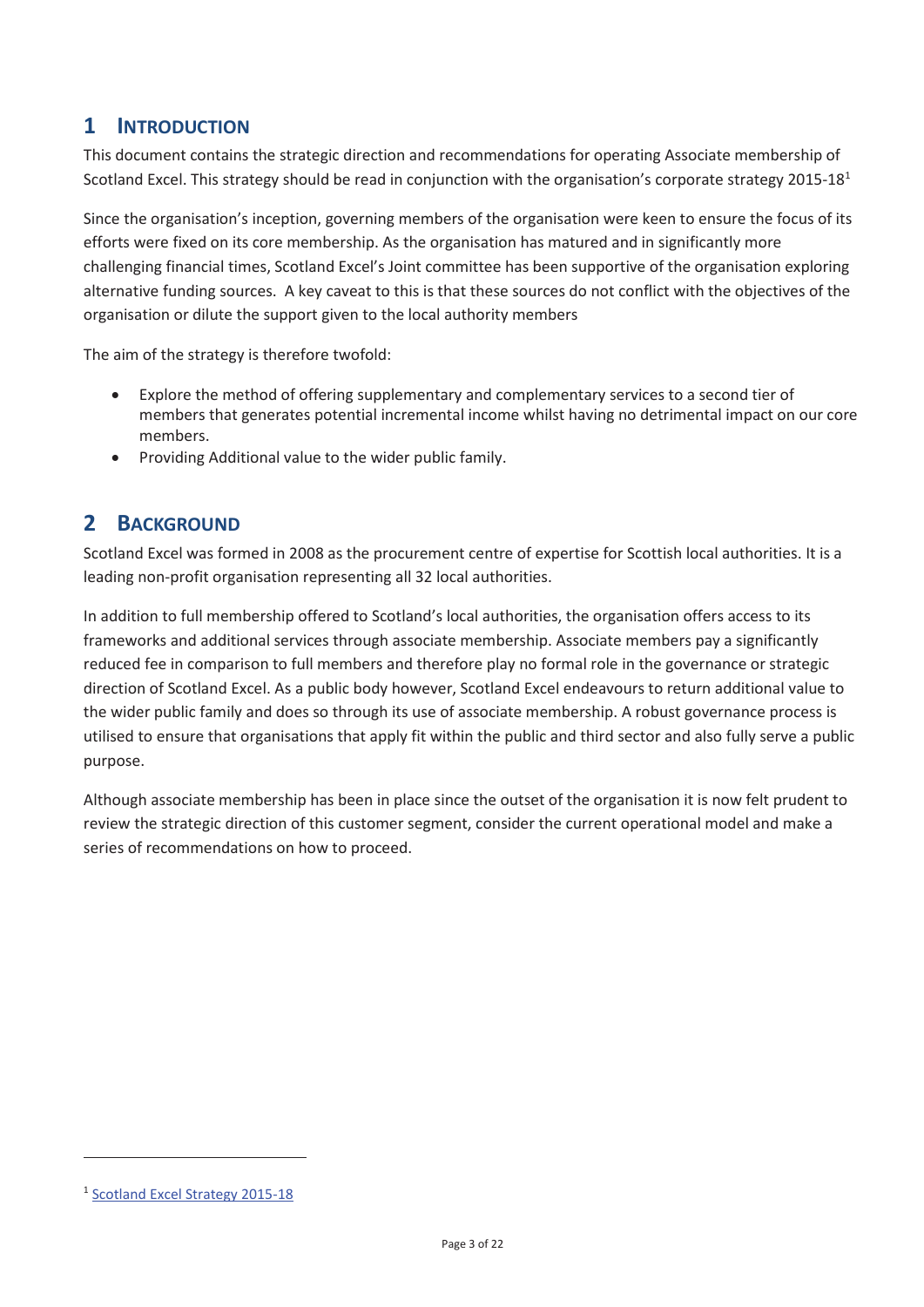# **3 EXECUTIVE SUMMARY**

At the time of publication, Scotland Excel had 32 Scottish local authority members and 47 associate members. Eligibility to join as an associate members is determined within the governance of Scotland Excel and derived from the 1970 Local Government (Goods and Services) Act, as amended by the Local Government (Scotland) Act 2003.

In addition to full members and associate members, a reciprocal agreement is in place which allows use of frameworks to bodies represented by the other 3 centres of expertise at no charge:

- NHS National Shared Services (NSS)
- Advanced Procurement for Universities and Colleges (APUC)
- Scottish Government Procurement

The associate membership fee for Scotland Excel was reviewed in 2015 and a new three tier model implemented. The fees structure agreed was as follows:

- Contract spend up to £10,000 pay a £500 annual membership fee.
- Contract spend between £10,000 and £50,000 pay a £1000 annual membership fee.
- Contract spend over £50,000 pay a membership fee which represents a percentage of the spend. In this instance a maximum fee of £30,000 has been set.

Services offered by Scotland Excel that may be interest to associate members have been split into three broad categories; Collaborative Procurement, Capability services including consultancy, assessment and policy and provision of learning and development.

Scotland Excel has undertaken an analysis of the market and potential competitors to understand the opportunities and strategic direction for associate membership. Markets for associate membership include:

- **•** Housing Associations
- Charitable Organisations
- Transport Partnerships
- Arms Length Organisations (ALEO)

It is the recommendation of this strategy that Scotland Excel focuses on housing associations as its primary market for development. There are approximately 170 Registered Social Landlords (RSLs) governed by the Scottish Housing Regulator (SHR). The SHR sets very clear and specific criteria for membership and these guidelines mirror the requirements for Scotland Excel to accept organisations as associate members. There are a number of reasons why this group of organisations fit well with Scotland Excel now and how the organisation can develop to support them going forward as associate members. These are covered within this strategy.

Scotland Excel, at the request of Scottish Government, has provided a proposal outlining the implementation of a small team of four people dedicated to the housing sector for a fixed period of 2 years. Future operation of this team would have to be self funded. This recommendation is based on the acceptance of this proposal.

### Funding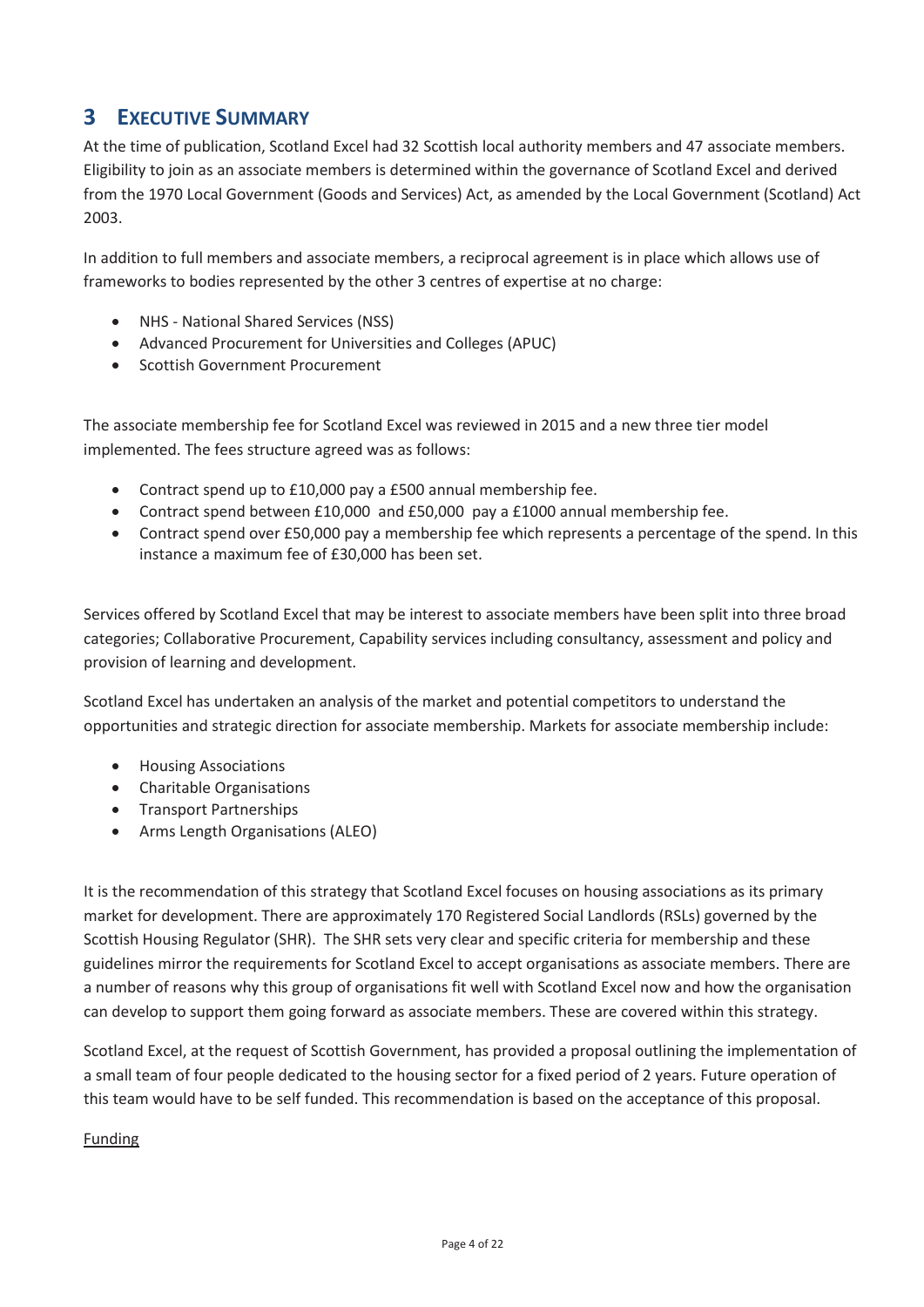Scotland Excel believes that all work related to associate membership should be self-funding. This recognises the challenging economic position its core membership currently face and likely to continue to face. Scotland Excel will continue to seek alternative funding options similar to that discussed previously with Scottish Government and housing associations. It should however be recognised that in order to generate greater levels of associate member income resources and funding will be required. The main resource requirement areas are within business generation, account management and marketing. Any requirement for specific framework development would also require procurement resource.

Committee members may consider various funding options including re-investment of additional associate membership fees to generate greater returns or re-allocation of any budgetary surpluses. Scotland Excel recommends the creation of a robust business case for any resourcing and investment within this area whilst adhering to the self-funding principles.

### Fees

The third tier membership is currently being reviewed and an alternative clearer method sought.

Reciprocal fee waivers are in place for a number of organisations:

- NHS trusts and organisations served by National Shared Services (NSS)
- All higher and further education organisations covered by Advanced Procurement for Universities and Colleges (APUC)
- All Non Departmental Public Bodies (NDPB) supported by Central Government Procurement

In addition to a fee waiver organisations utilising Scotland Excel frameworks may also earn a monetary rebate against their expenditure.

Options open to members include:

- Charging an associate member fee to these organisations and therefore terminating the bilateral fee waiver agreement.
- Retaining fee waiver as it currently stands.
- Retaining fee waiver but Scotland Excel retains any rebates earned by associate members.

It is unclear at this stage what extent local government makes use of framework agreements provided by the above centres of expertise. Understanding this and the potential impact to Scotland Excel core members is key to any future changes to this agreement. Further work is being undertaken in this area to consider the most beneficial route to core members and Scotland Excel.

The 19 ALEOs currently registered as associate members pay no fee. Recognising the significant financial challenges that members are facing and potentially also within their ALEOs it is recommended that implementation of any fee should be postponed to a future date. Guidance from members and committee is sought on this approach.

Scotland Excel is considering a more tailored fee structure for housing associations should this market sector grow to a reasonable scale. A number of ways are currently utilised by other member organisations in this sector and will be reviewed for suitability. The model that appears to be most accepted and utilised by housing associations is based on number of housing units.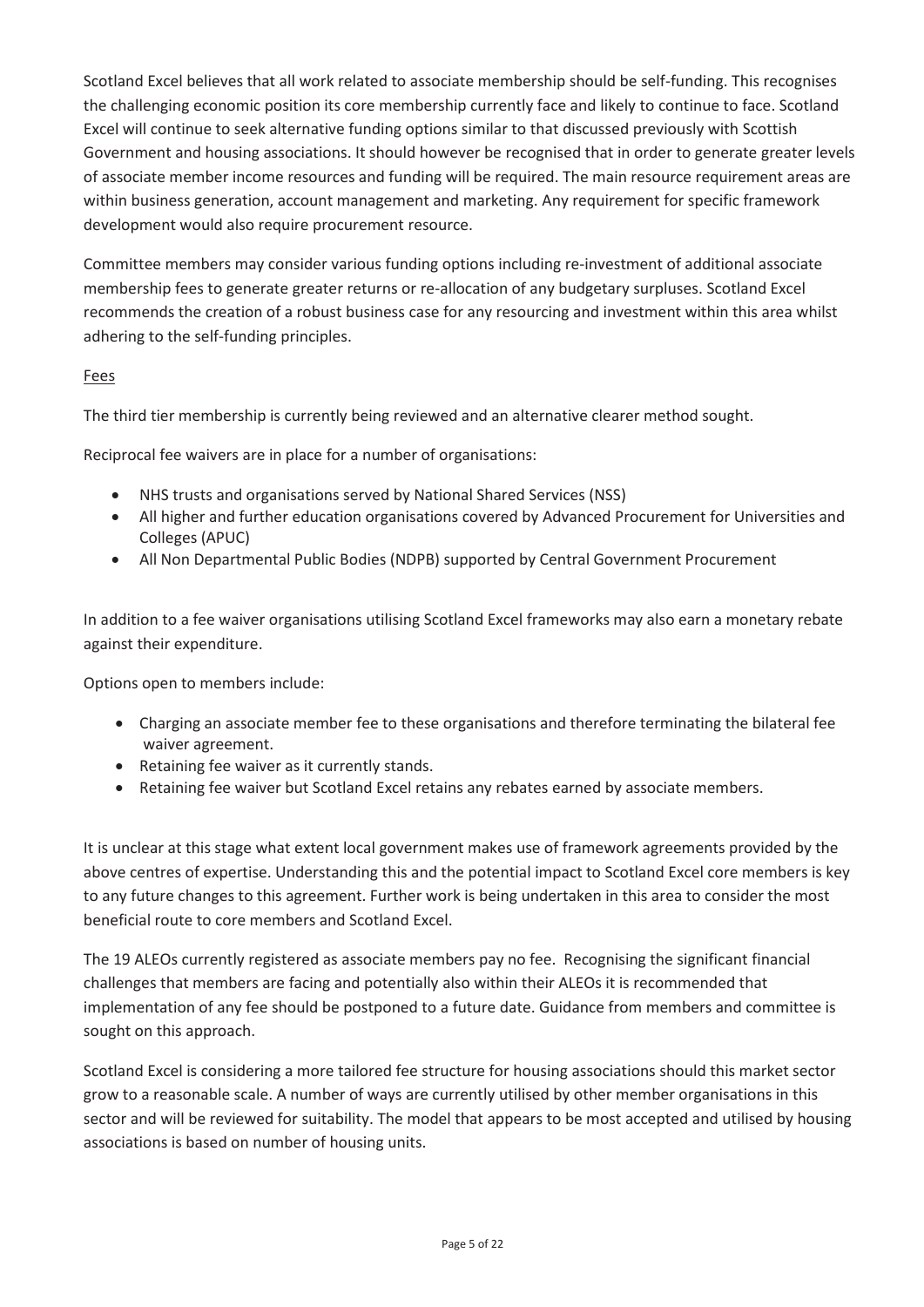# **4 MEMBERSHIP AND SERVICES**

At the time of publication Scotland Excel had the following membership profile:

- 32 Scottish Local Authorities.
- x 47 Associate Members (See http://www.scotlandexcel.org.uk/home/Aboutus/Ourmembers/Associate-members.aspx on our website for a current list of associate members) A current list at time of publication is included in Appendix 1.

Associate members are split between various types of organisations which are represented in Figure 1.



**Figure 1**

Eligibility to join as an associate member's organisation is determined within the governance of Scotland Excel. "As a public sector procurement agency, Scotland Excel is restricted in the types of organisation which it can supply its services to. In order to become an associate member of Scotland Excel, the organisations Constitution, or Articles and Memorandum of Association must comply with the requirements of the 1970 Local Government (Goods and Services) Act, as amended by the Local Government (Scotland) Act 2003."

Non council bodies granted associate status typically fall under Part 1 Section 8(b) of the Local Government (Scotland) Act 2003. :

(c) a person who, in the circumstances set out in subsection (1L) below, enters into the contract in order to provide the local authority with goods or services, or with a person who, not being a public body, has functions of a public nature or engages in activities of that nature and the purpose or effect of the agreement is to facilitate discharge by that person of those functions or that person's engagement in those activities.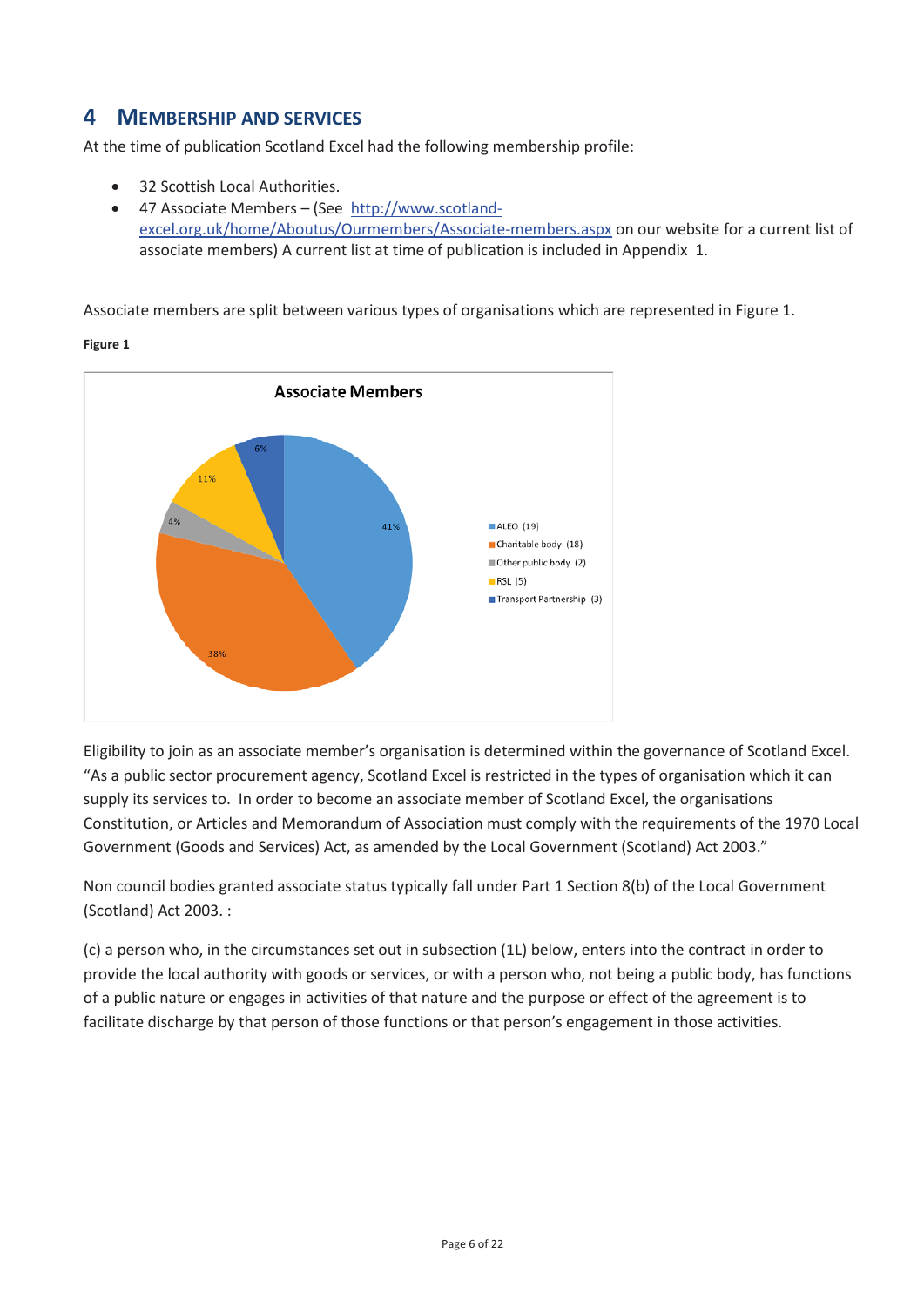In addition to full members and associate members, a reciprocal agreement is in place which allows use of frameworks to bodies represented by the other 3 centres of expertise:

- NHS National Shared Services (NSS)
- Advanced Procurement for Universities and Colleges (APUC)
- Scottish Government Procurement

The nature of this agreement has been discussed at a senior level to review it suitability. Each of the other three centres operate under a different central funding model affording this option.

## **4.1 Associate Membership Fees**

The associate membership fee for Scotland Excel was reviewed in 2015 and a new three tier model implemented. The fees structure agreed was as follows:

- Contract spend up to  $£10,000$  pay a  $£500$  annual membership fee.
- Contract spend between £10,000 and £50,000 pay a £1000 annual membership fee.
- Contract spend over £50,000 pay a membership fee which represents a percentage of the spend. In this instance a maximum fee of £30,000 has been set.

The new fee structure works relatively well at the first and second tiers but has caused some difficulty at the third tier. Although one new third tier member was successfully signed up in 2016, the calculation process tends to be fairly detailed and not immediately available to the prospective customer. On a number of occasions, organisations that were felt to reside at this tier were confused by the inability to receive an immediate fee quotation. It is therefore recognised that a further review of this tier of associate membership and utilise a model that provides a clearer and timelier quotation to prospective members.

# **4.2 Service Offering**

Services offered by Scotland Excel that may be of interest to associate members have been split into three broad categories:

- Collaborative Procurement
- Capability services including consultancy, assessment and policy.
- Provision of Learning and development.

### Collaborative Procurement

Through collaboration with councils, suppliers, and partners, Scotland Excel has reached the point where we save Scottish local government in the region of £17m a year, while helping our members get the best possible value when it comes to sourcing the goods and services they need.

There are many factors at play in collaborative procurement - engaging, sharing, learning, benchmarking, agreeing, improving, and innovating - to name but a few. It is about achieving consensus not compromise. Scotland Excel procurement teams are committed to working with local authority colleagues to provide the best possible arrangements for all members.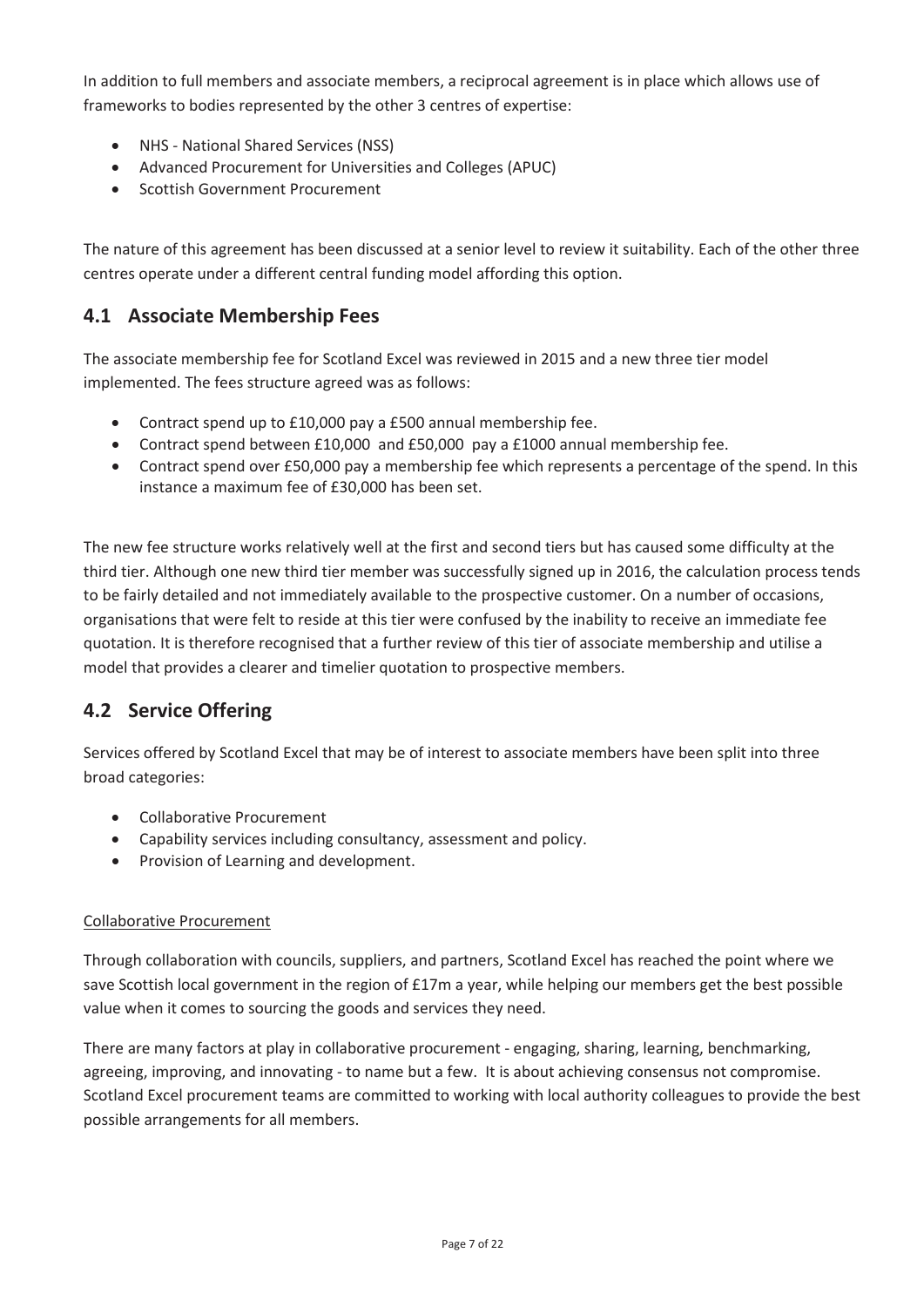Scotland Excel offers a number of frameworks to its members. Categories covered include:

- Construction
- **ICT**
- Education
- Social Care
- Fleet
- Corporate

The initial range of contracts offered by Scotland Excel was valued at circa £100m in 2008 and has grown to in excess of £700m today. While continuing to grow, the portfolio today embraces a wider range of goods and services with higher value and more complex contracts for technical and professional services. This increasing range of contracts has seen an increase in interest and in the use of the Scotland Excel portfolio by a wide range of organisations. Some of these are already associate members, some are not, and some gain access to the contracts through the principle of cross sector collaboration.

It is generally recognised that these organisations are making significant savings through the negotiated prices, economies of scale and the cost avoidance of having to run their own tenders.

The growth in the contract portfolio has resulted in a range of new opportunities for existing Associate Members and offers the potential to attract a wider range of organisations to join as associate members going forward

### Capability Services

In addition to its extensive contract portfolio, Scotland Excel offers a wide range of services designed to support the ongoing development of member capabilities. In the local government sector, there was a real willingness to work together to deliver improvements. Scotland Excel developed a programme to facilitate this based on three phases – assessment, analysis and action – with priorities for the next phase agreed with councils at an annual event. These priorities informed a rolling programme of workshops, best practice initiatives and consultancy services delivered by Scotland Excel to lead and support change

One of the key mechanisms utilised by Scotland Excel is the use of a formal nationally recognised assessment tool. The Procurement Capability Assessment (PCA) tool has recently been redesigned and renamed the Procurement and Commercial Improvement Programme (PCIP).

To date Capability Services have only been offered to Scotland Excel's core membership however, a recent Scottish Government funded pilot programme for Scottish Housing Associations has demonstrated a potential new market opportunity. This market is covered later within this document.

### Learning & Development

Scotland Excel is recognised as leading the way in learning and development across the public procurement sector. We are committed to supporting procurement capability to further develop the specialist knowledge and skills that exist within local authorities.

Our Enhancing Procurement Capabilities training programme for 2016 is well underway. This offers a range of courses for public procurement staff at all stages of their career, whether starting out or continuing their professional development. Our courses cover a wide variety of topics in procurement, legal, finance and supplier management, as well as specialist courses for construction, professional services and ICT procurement.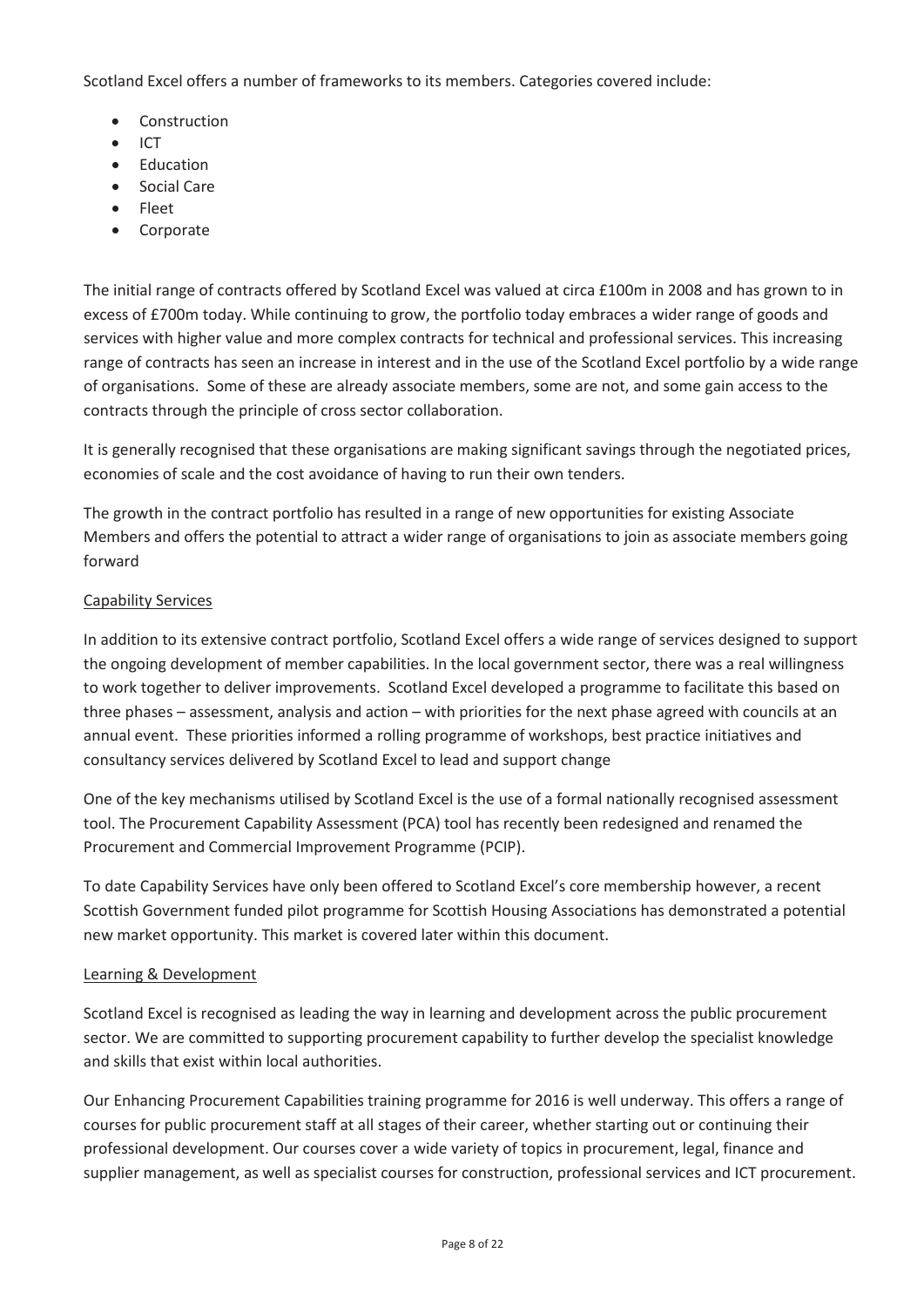All learning and development services are open to associate members. To date little marketing of this has taken place with associate members.

# **4.3 Marketing and Communications**

In general, very little specific marketing or communication for associate members is undertaken other than the page on the corporate web site. Associate members will receive general communications that are aimed at a wider distribution such as the quarterly newsletter.

More recently Scotland Excel has sought to increase visibility and awareness of the organisation and has attended external events such as the Chartered Institute of Public Finance and Accountancy (CIPFA) annual conference and the Chartered Institute of Housing (CIH) conference. This necessitated the need for associate member collateral and a leaflet was produced internally to minimise cost.

A significant increase in marketing and communication is required to increase the visibility to potential associate members.

# **4.4 Account Management**

Scotland Excel provides dedicated account management to each of its 32 members from a pool of four full time account managers. At a minimum this involves a formal quarterly business review meeting with corporate procurement managers and their teams to review a number of elements including contract usage. Account managers provide core members with an extensive amount of information and work to ensure member satisfaction.

To date it has been the policy to only provide account management to core members. This has recently changed with the enrolment of an associate member paying the maximum £30k annual membership. In order to provide ongoing support to this associate member it has been agreed to schedule a quarterly account management meeting. The extent of this meeting is currently under development.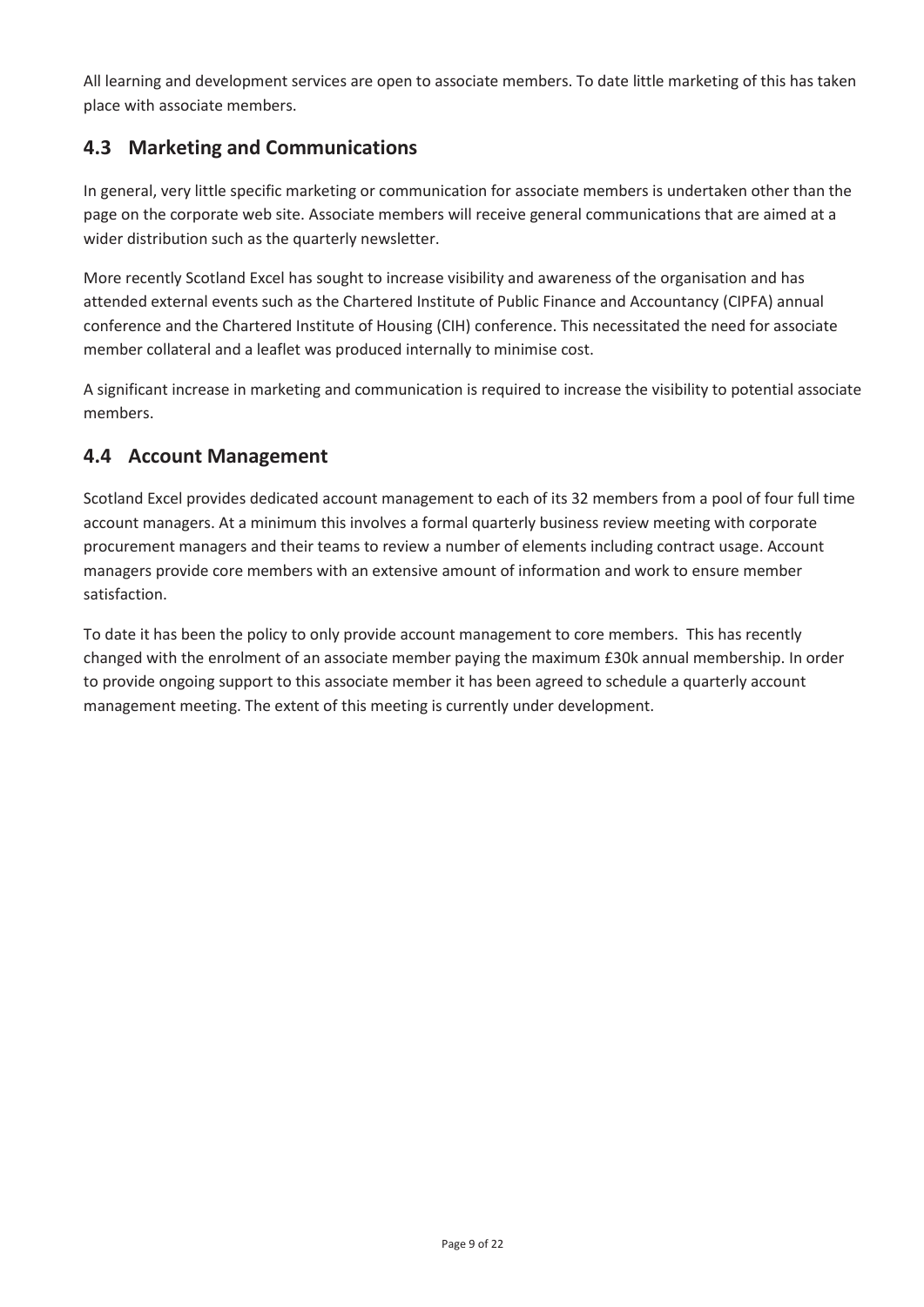# **5 COMPETITIVE ANALYSIS**

A high level competitive analysis has been undertaken utilising the three service categories identified above. In addition to the competitive analysis, this strategy attempts to identify the unique selling points of the organisation that provide competitive advantage and therefore enable a successful implementation of this strategy.

### **5.1 Competitive Services**

#### Procurement frameworks

There are a wide variety of competitive products offered in the market. These products are offered by both public and private organisations. A full competitive analysis is beyond the scope of this strategy.

Organisations that provide a degree of overlap include:

- NHS National Procurement (NP)
- Scottish Government Procurement
- Advanced Procurement for Universities and Colleges (APUC)
- Crown Commercial Services (CCS)
- Eastern Shires Procurement Organisation (ESPO)
- Yorkshire Purchasing Organisation (YPO)
- Procurement for Housing (PfH)
- London Housing Consortium (LHC)
- Central Purchasing Consortium (CPC)
- North East Procurement Organisation (NEPO)

The above list is not exhaustive but does cover a number of the more prominent organisations. A recent review of overlap with regard to frameworks suitable for the housing sector indicated overlap in particular with Construction and Corporate framework categories.

Scotland Excel works extensively with its core customers to ensure that the frameworks being developed are appropriate and within the strategic direction of its members and therefore the organisation. Through the Collaborative Leads Group (CLG), the organisations works with the other centres of expertise to agree a common collaborative strategy.

### Capability Services

Competition for the provision of these services occurs primarily within the private sector. The services delivered under the "Leading Change" banner mirror many of the services provided by private sector consultancy organisations. Scotland Excel does not have the breadth of resources available to many of the larger private sector competitors. In addition, the organisation does not have the financial resources to make the scale of investment often required at the outset of these projects.

Competition also exists within the public sector. It is recognised that a number of other public bodies provide similar services to their own customers. These customers all reside within the wider public family but in more recent months these customer boundaries have become more blurred. The growth ambition of the NHS National Services Scotland (NSS) has shown that more work is required to understand both boundaries and opportunities for collaboration. NSS, a centrally funded organisation, have much greater funding and resources and have an ability to invest significantly in change projects.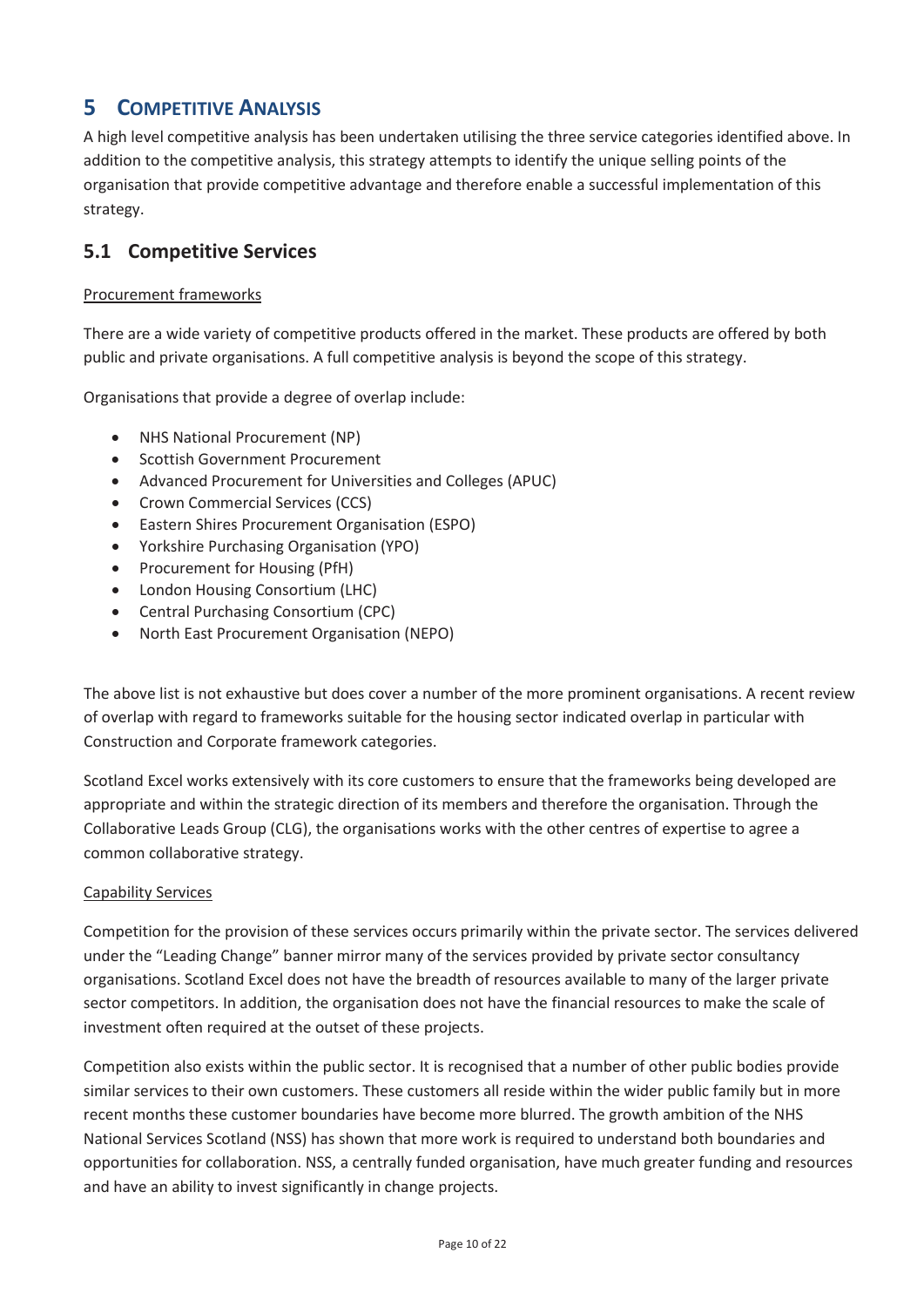Despite these challenges Scotland Excel can and does still undertake competitive exercises on behalf of its members.

### Learning & Development

Competition for learning and development provision resides primarily in the private sector. There are a number of organisations providing generic and specific face to face training on a multitude of subjects. Private provision of training is fairly disparate and typically does not have the insight into our customers' needs that Scotland Excel has.

# **5.2 Competitive Advantage**

Competitive advantage may be viewed as offering better value to customers through better pricing or by demonstrating higher benefits at an equivalent or greater price. As a public body, the aim of the organisation is not to maximise shareholder returns but rather to return maximum value to its stakeholder members and ideally the wider public family. Its aim is therefore not to dominate a market but rather provide a cost effective and high quality service or product to its members. It is however important for the organisation to understand its competitive advantage and unique selling points to maximise customer value.

### Procurement frameworks

Scotland Excel frameworks have a number of competitive advantages over other organisations.

As a public body driven by the requirements of its members and not shareholders, the organisation is focussed on delivering frameworks providing true member value.

Scotland Excel does not add any hidden rebate costs to fund framework provision. A number of the organisations listed above do not "charge" for membership but recoup substantial returns on less than transparent rebates.

Scotland Excel adheres to the Scottish Model of procurement and delivers substantial incremental social value within many of its frameworks. This includes living wage, community benefit, Scottish SME centred activities and a number of other sustainability criteria.

Many of the frameworks provided by Scotland Excel are within challenging areas that other providers are not able to tackle. These frameworks predominantly within the social care arena continue to grow and provide important services to members.

The organisation provides associate members with access to a dedicated web based Catalogue Content Management (CCM) system.

A number of competitive organisations have advantage over Scotland Excel through their extensive resources and ability to invest. The use of embedded rebates appears to be their main funding mechanism. Scotland Excel operates within a regime whereby members prioritise framework areas and gaps unfortunately remain.

It is also worth recognising the challenges associated with restrictions to associate members who join after frameworks have been put in place.

A number of areas of opportunity exist for associate members and frameworks. These opportunities tend to be based on the nature of the associate member.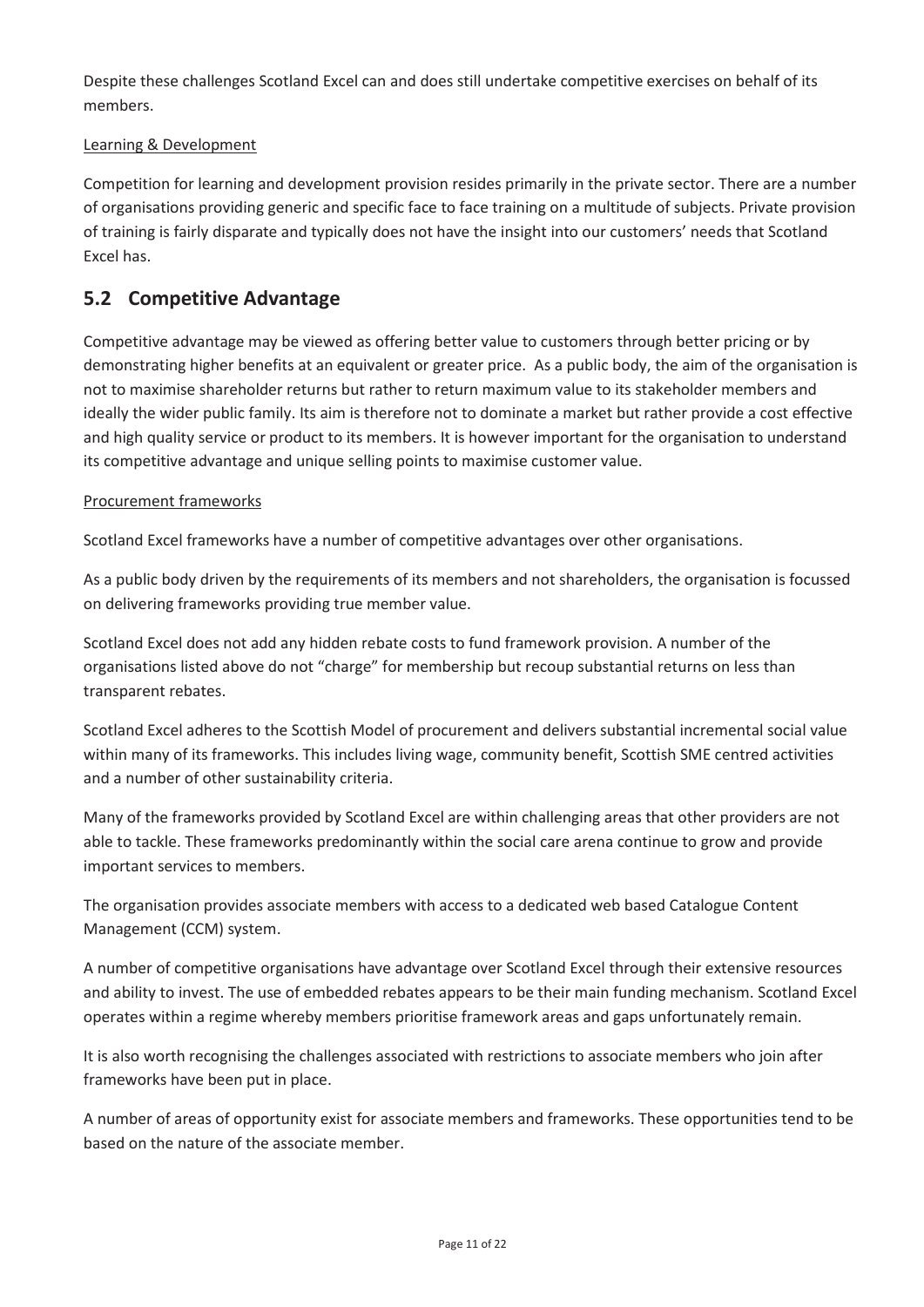#### Capability Services

The most significant challenge to Scotland Excel capability services lies in the ability of competitors to invest and in resource availability. The organisation does not have the bandwidth or funding to create services or offerings for future potential customers. This "loss leader" strategy is commonplace within private sector organisations to initiate customer engagement. Larger consultancy bodies also have a wealth of pre-created services and a breadth of talent that Scotland Excel cannot offer.

Competition also exists from NSS although has been limited to date. This situation is expected to change over the coming period.

Scotland Excel's competitive advantage lies within its knowledge and experience of local government, its primary customers. With eight years of experience in leading capability development the organisation has built a wealth of knowledge and a degree of intellectual property that provides its advantage. In 2015 the Joint Committee agreed to permanent funding for three full time employees to provide these services. In conjunction with a number of other internal resources, the organisation provides this predominantly to its core customers.

An additional competitive advantage lies within the ethos of the organisation to serve members and not shareholders. This provides a financial advantage over private sector competitors.

Limited scope exists within the existing organisation to provide these services beyond core customers to associate members. This is solely due to financial and resource constraints. This situation may however be changed if appropriate opportunities arose and committee members were willing for this approach to proceed.

#### Learning & Development

Learning and Development services from Scotland Excel have generally sought to provide cost neutral or free courses to its customer base. The primary aim is to maximise value and cover primary costs associated with training provision. In the past this has not covered the cost of learning and development administration. In 2015 the Joint Committee agreed to fund two full time resources for the provision of Learning and Development.

This cost neutral approach has provided significant competitive advantage over private sector providers. In addition, the knowledge gained from delivery of a highly successful service over a number of years has served the organisation and its members well.

Scotland Excel believe there are potential routes to developing Learning & Development services which are currently being considered within its Learning and Development strategy. This will require further investment but will also offer better services to associate members and therefore provide a competitive advantage.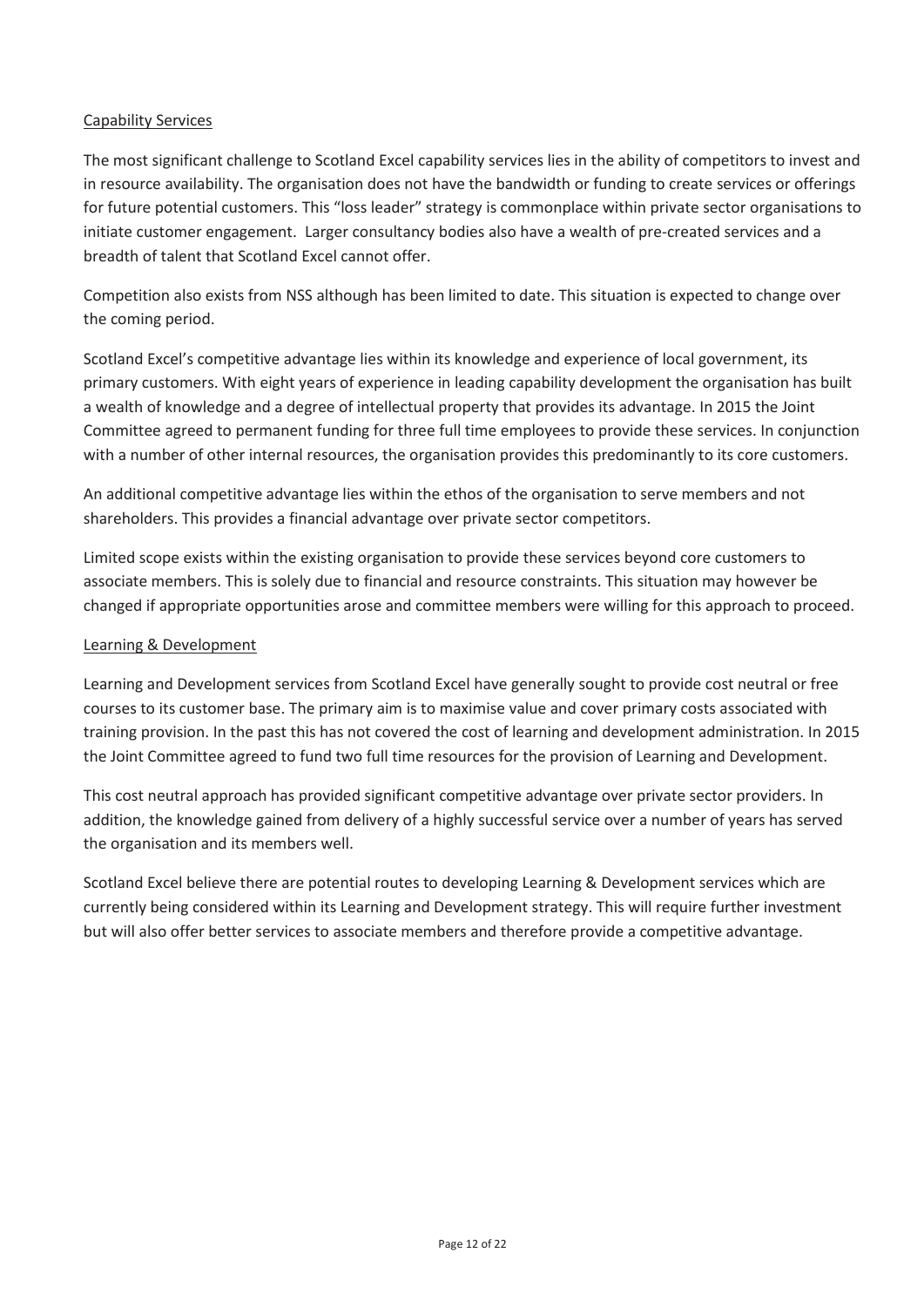# **6 MARKET STRATEGY**

In order to consider the market strategy for associate members an analysis of existing and future markets was undertaken.

# **6.1 Strategic Options**

Scotland Excel utilised the Ansoff matrix<sup>2</sup> to consider the potential directions to take. Figure 2 represents the matrix. The tool is a widely utilised specifically when considering market expansion.



#### Market Penetration

This quadrant is where an organisation sets out to provide more of its existing services to its existing market.

Scotland Excel believe this is an important quadrant for the wider organisation. Growth of existing services to existing core members is an important part of our strategic direction and is covered within our corporate strategic plan. It is also equally relevant to our associate members.

The organisation has typically regarded its "market" as the wider public sector and made little effort to grow and develop this other than through an opportunistic approach. In addition to this, little effort has been placed on promotion of services to associate members once they join. Members once enrolled have little direct communication with the organisation and receive little support. Extensive work has however been undertaken with the organisational web site to provide a better "self-service" experience for members. A level of account management has also recently been introduced for third tier associate members and is outlined later within this document.

-

<sup>2</sup> Ansoff Matrix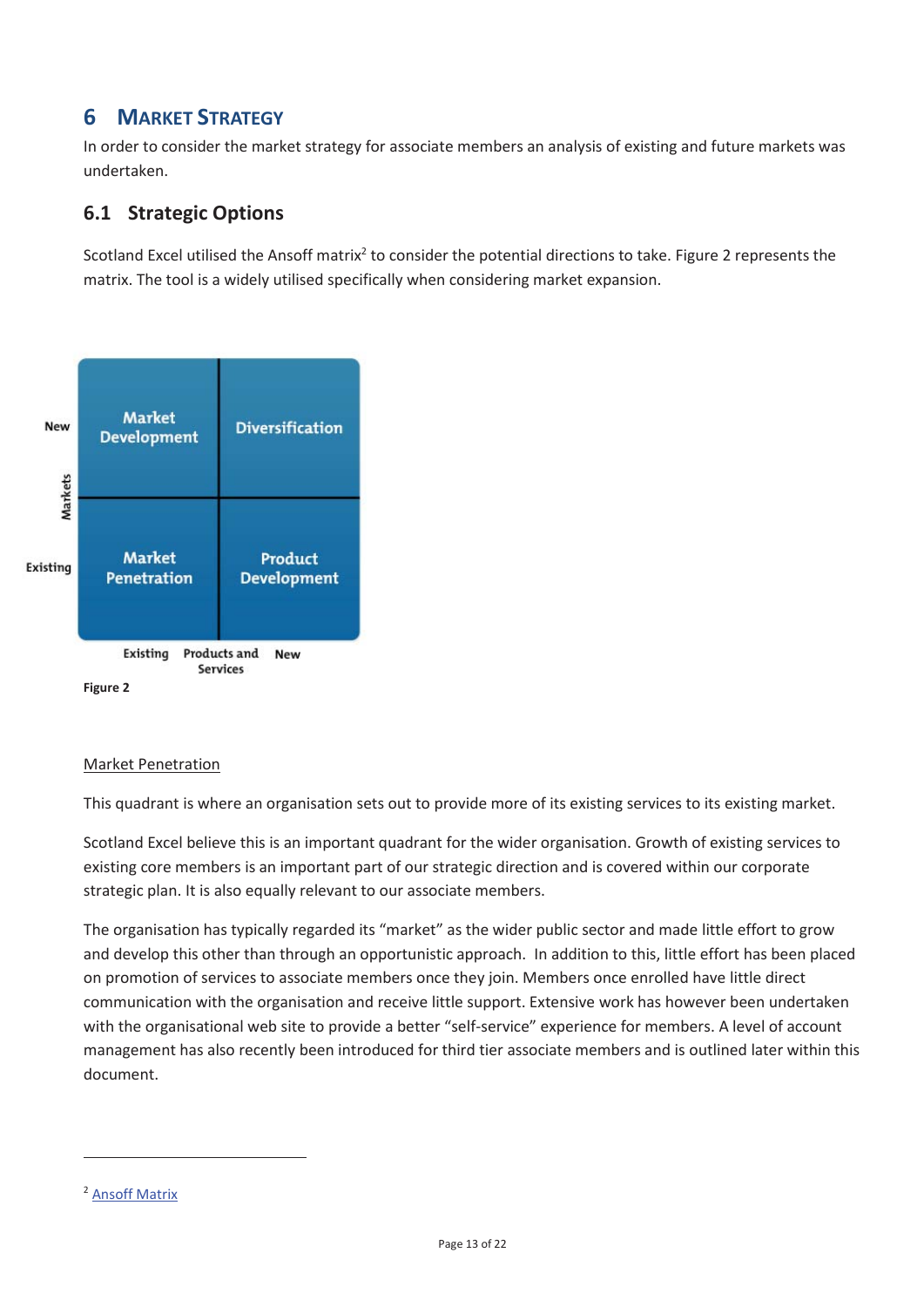Market penetration may therefore be regarded as a "simpler" option where Scotland Excel seeks to develop its services and relationship with existing members with an aim to improve member retention and explore incremental revenue within this group.

### Market Development

This quadrant is where an organisation sets out to provide its existing core services to new customers within a new market

It may be argued that this is the quadrant that associate membership primarily resides. It is another important aspect to the organisations wider ambitions. Figure 1 demonstrated that the majority of associate members are currently arm's length organisations of our core membership.

In this quadrant we explore the division of our wider public sector market into a number of divisions. One example of this may be Housing Associations. At the time of publication there were 5 housing associations registered as associate members. This represents approximately less than 3% of the Scottish market.

### Diversification

This quadrant is where an organisation sets out to develop new services and to provide them to new customers in a new market. This is typically the most radical and difficult market expansion for an organisation. With regards to Scotland Excel associate membership, it is felt that sufficient opportunities exist within other quadrants and that this strategic option be considered at a future date.

### Product Development

This quadrant is where an organisation sets out to develop new services and provide them to customers within its existing market. Similarly to the diversification quadrant, with regard to associate membership, this strategic direction is less attractive than market development and market penetration. It should however be forefront within the wider organisational strategic direction where new services could potentially support existing members.

# **6.2 Target Markets**

A number of potential markets that may be considered as part of the "market development" approach have been identified. The areas being considered do not encompass all potential areas available but provide enough opportunity for this strategic timeframe.

### **6.2.1 Housing Associations**

The area which has been identified as offering the greatest potential opportunity for Scotland Excel to develop is that of housing associations. There are approximately 170 Registered Social Landlords (RSLs) governed by the Scottish Housing Regulator (SHR). The SHR sets very clear and specific criteria for membership and these guidelines mirror the requirements for Scotland Excel to accept organisations as associate members

There are a number of reasons why this group of organisations fit well with Scotland Excel now and how the organisation can develop to support them going forward as associate members.

Housing Associations are to be subject to procurement legislation, the Public Contracts (Scotland) Regulations, and as part of this the Scottish Government has stated that Housing Associations should undertake procurement assessments as part of the process to embed continuous performance improvement. These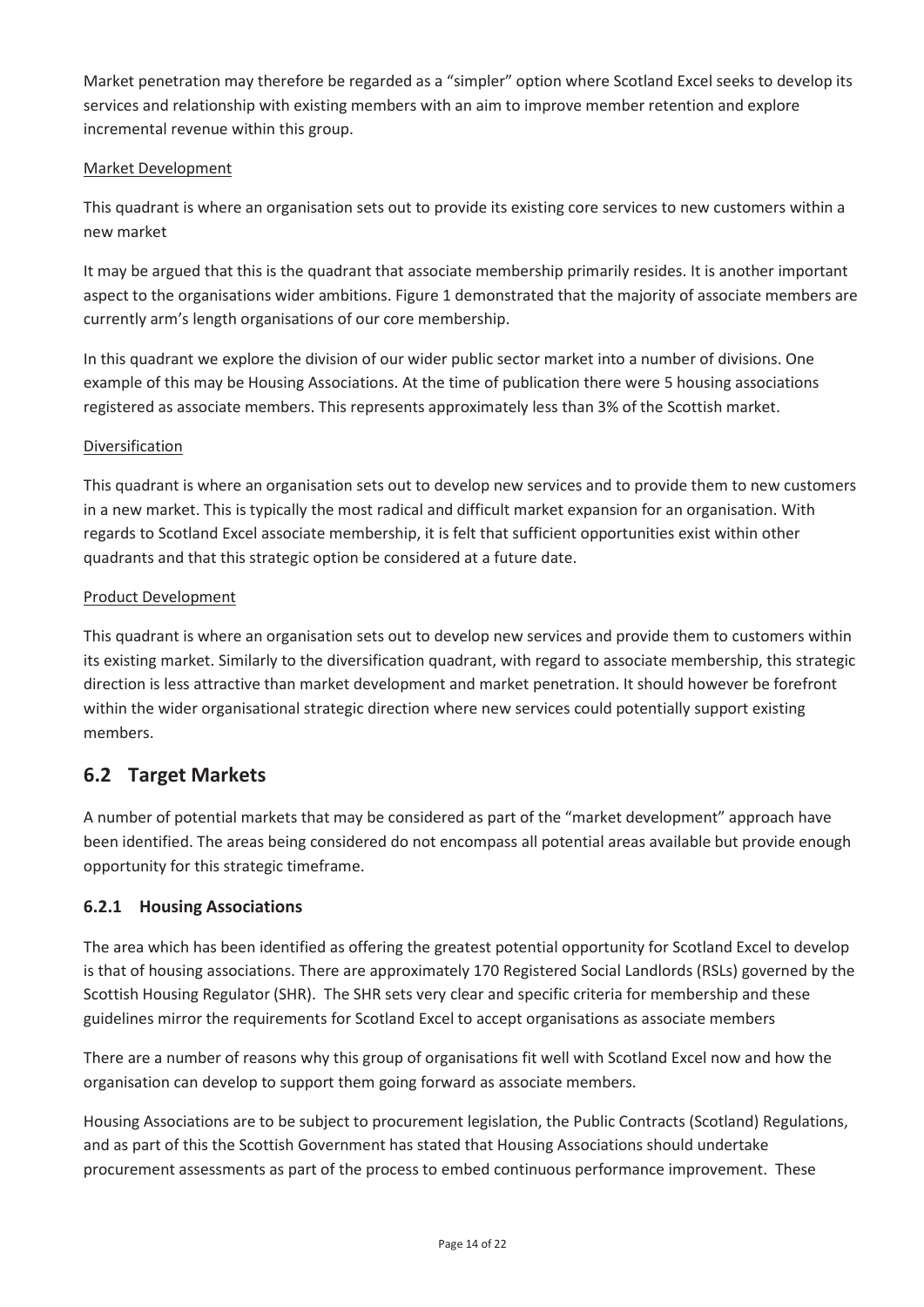changes place a new burden on housing associations many of which have relatively small staff teams for whom the main task is providing and managing social rented housing and may have little if any procurement knowledge or experience.

Scotland Excel is in a unique position in the market place to become the partner of choice to housing associations to support them with the challenges that they face.

Scotland Excel offers:

- Compliant frameworks which enable organisations to easily and quickly access the goods and services they require (whilst recognising existing contract restrictions).
- An organisation which is based in Scotland, supporting the local economy with 70% of suppliers being SMEs.
- Promotes, as fully as possible, community benefits including the Living Wage, modern apprenticeships and training opportunities as part of contract delivery.
- Experience in reviewing organisations and assessing their procurement practices.
- Is a not for profit organisation with no shareholders or private partners.

However, there are specific new services that will need to be developed and offered to support the organisations and make membership an attractive option:

- Support to carry out tenders for specific goods and services which are not and would not be part of the Scotland Excel contract portfolio.
- Access to general procurement capability and policy services.
- A range of training for staff and management committees to allow them to understand procurement requirements and then specific training for staff carrying out procurement processes.
- Access to best practice to staff with technical skills but limited procurement expertise.

### **6.2.2 Transport Partnerships**

Regional transport partnerships (RTPs) were established on 1 December 2005 to strengthen the planning and delivery of regional transport so that it better serves the needs of people and businesses.

RTPs are independent bodies defined in the Transport (Scotland) Act 2005. That legislation bases them on the local government model but they are not local authorities and they are not NDPBs. RTPs are like joint boards, bringing councils together to perform local government functions collectively and strategically over a larger area.

Three of the seven RTPs are existing associate members of Scotland Excel. Further work should be undertaken to engage the remaining four organisations.

### **6.2.3 Charitable Organisations**

There are 24,122 different charities registered with the Scottish Charities Register (OSCR). Scotland Excel has eighteen (38 percent of current Scotland Excel members) that we regard generally as charitable bodies. This includes a wide variety of organisations by nature and scale. Scotland Excel can offer a number of attractive options to a number of these bodies and achieve bilateral benefits. These offerings and requirements are similar to those described above to housing associations in Scotland. The scale and diversity of charities is clearly however different and therefore will require a different approach.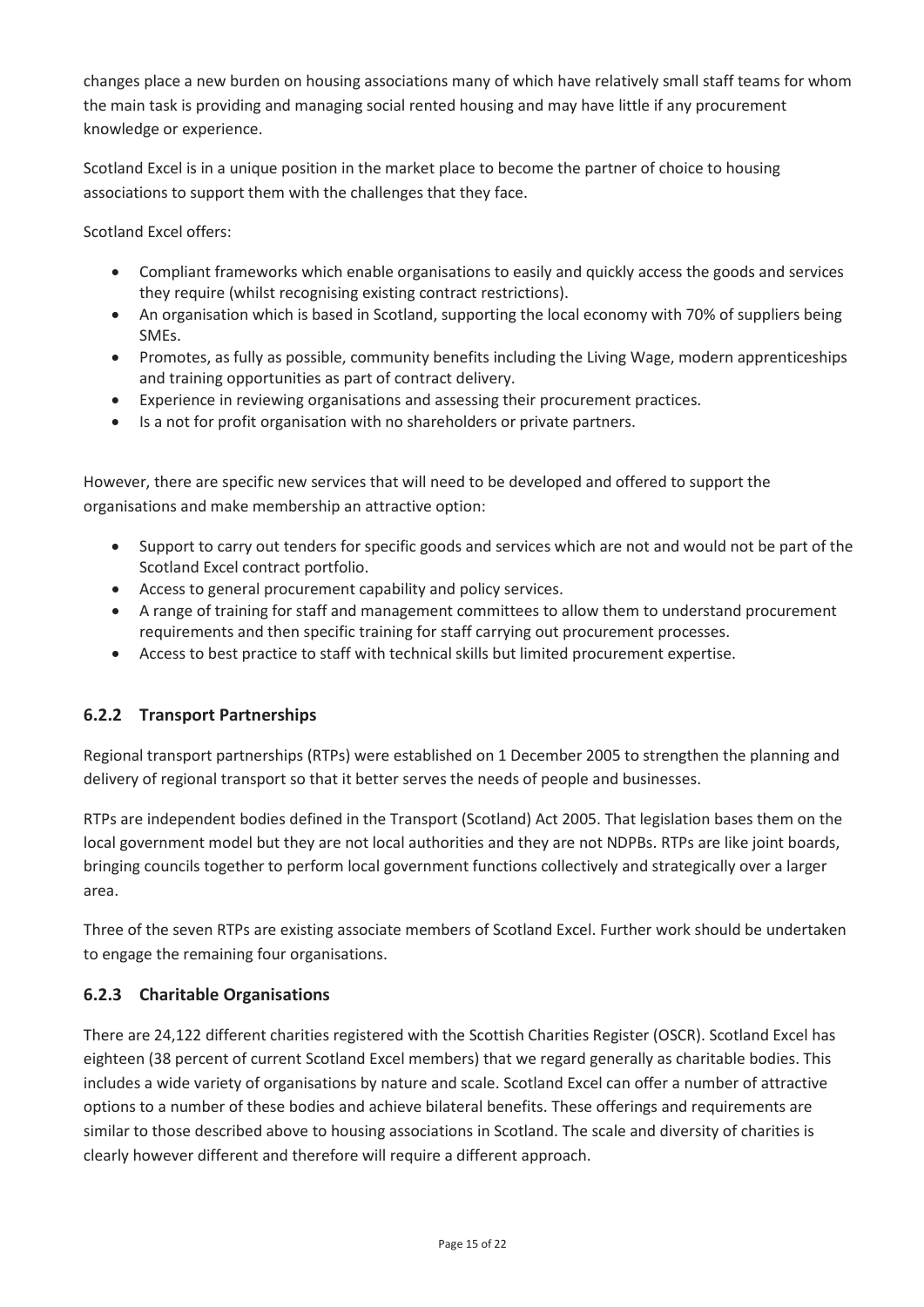### **6.2.4 Arm's Length Organisations**

In recent years there has been a growing number of Arm's Length Organisations (ALEOs) set up by councils to deliver a range of services previously provided by the local authority. When the first of these were set up many years ago the argument was made that these were part of the council and as such should be given free associate membership of Scotland Excel. However, as the number and use of these has grown the nature of the relationship with the councils has changed and some organisations are almost completely separate from the council. Additionally, there is a growing demand from these organisations to have their own separate communication and engagement from Scotland Excel.

Currently there are 19 ALEOs which represents 41% of associate members. Governing members have questioned at committee on a number of occasions whether this group should continue to receive free membership. This is an area for further debate and consideration for committee members

### **6.2.5 Integrated Joint Boards**

Legislation to implement health and social care integration, passed by the Scottish Parliament in February 2014, came into force on April 1, 2016. This brings together NHS and local council care services under one partnership arrangement for each area. In total 31 local partnerships have been set up across Scotland and they will manage almost £8 billion of health and social care resources.

At present procurement for IJBs has been undertaken through either local government or NHS budgets. Associate membership for IJBs should be discussed if further changes are applied to the IJB landscape.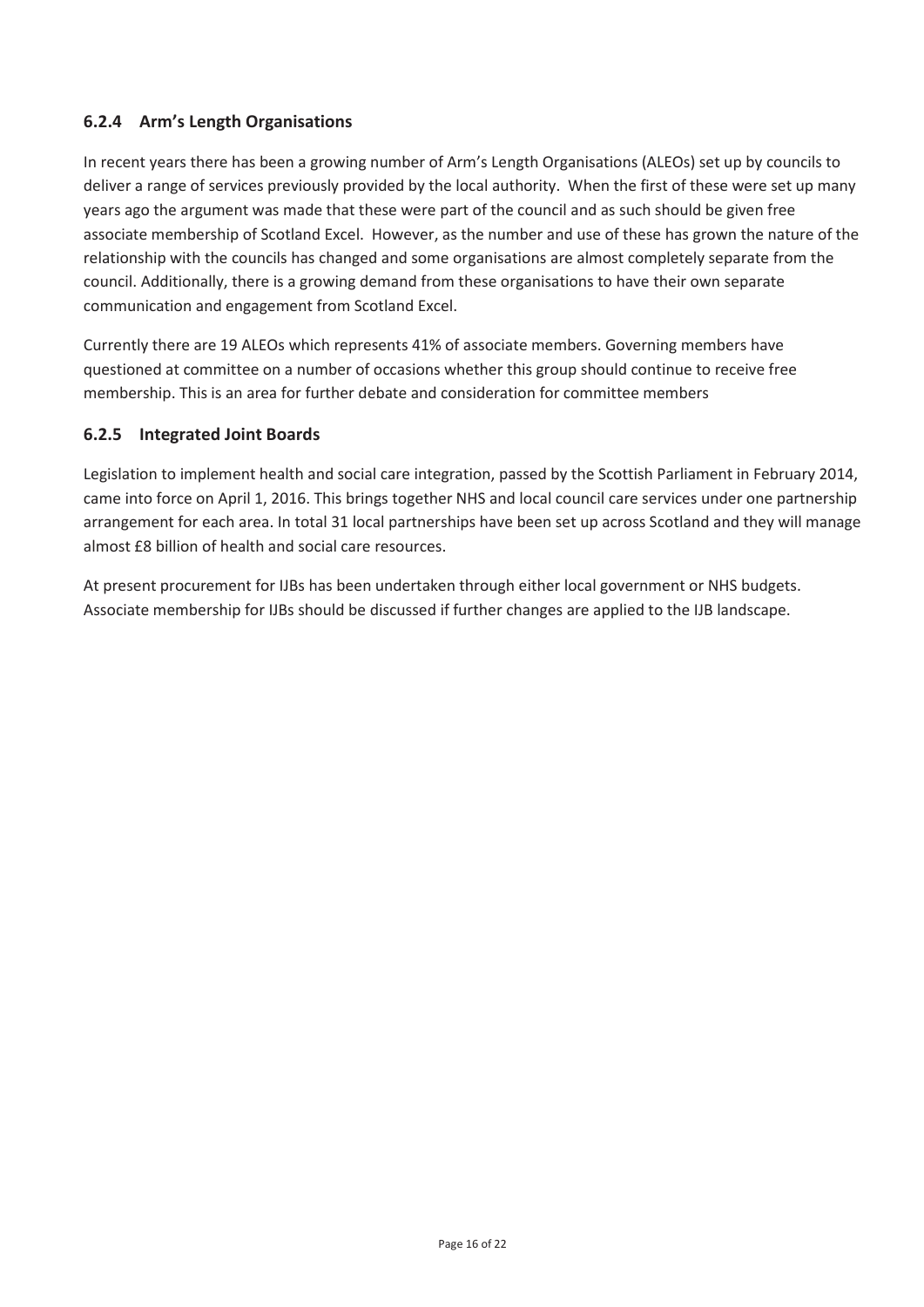# **7 RECOMMENDATIONS AND IMPLEMENTATION OF STRATEGY**

This document has sought to consider the strategic direction for associate membership of Scotland Excel. It has considered; current membership, services offered and undertaken a high level competitive analysis. Utilising the Ansoff matrix, the potential strategic market direction has also been investigated.

This section of the strategy will now provide recommendations on the various options that are available.

# **7.1 Implementation of target markets**

Potential markets for associate membership were previously identified in section 6.1.

### **7.1.1 Housing Associations**

Scotland Excel has identified housing associations as the first group to be targeted for growth in associate membership.

A number of actions may be considered:

- Gain an improved understanding of the housing association market and segment to a suitable level. Initial recommendations are to target the top 40 in terms of revenue identified from the information available from the Scottish Housing Regulator.
- Agree a clear fee strategy for membership to allow effective marketing and discussions with organisations.
- Create appropriate marketing material specific to housing associations.
- Identification and provision of appropriate training courses covering an introduction to procurement, procurement legislation and then more specific technical procurement skills.
- Consider the development of an associate member user group to develop existing members, identify sector specific issues / solutions and to market services particularly training and consultancy.
- Consider a housing sector specific membership enrolment process. Rather than committee having to review and approve numerous reports submitted for housing association membership, provide delegated approval to officers to automatically approve if they are already members of the Scottish Housing Regulator.

Scotland Excel has previously worked with Scottish Government and housing associations to undertake a pilot project which investigated the procurement capability of the sector. This project was fully funded by Scottish Government and generated incremental income for Scotland Excel. In addition to the income it also allowed Scotland Excel to understand the market further and demonstrate its suitability as a partner of choice. Throughout this project it was made clear to all parties that no further work could be undertaken without additional funding. Scotland Excel, at the request of Scottish Government, has provided a proposal outlining the implementation of a small team of four people dedicated to the housing sector for 2 years. The team would provide the following:

- Resources to undertake procurement assessments. This would firstly focus on the 40 associations that are developing houses and then the remaining 130 or so over a longer period.
- Support for wider capability development in the sector.
- Support for implementation of procurement policy.
- A more detailed understanding of the spend profile of the sector.
- Undertake appropriate procurement exercises appropriate to the sector.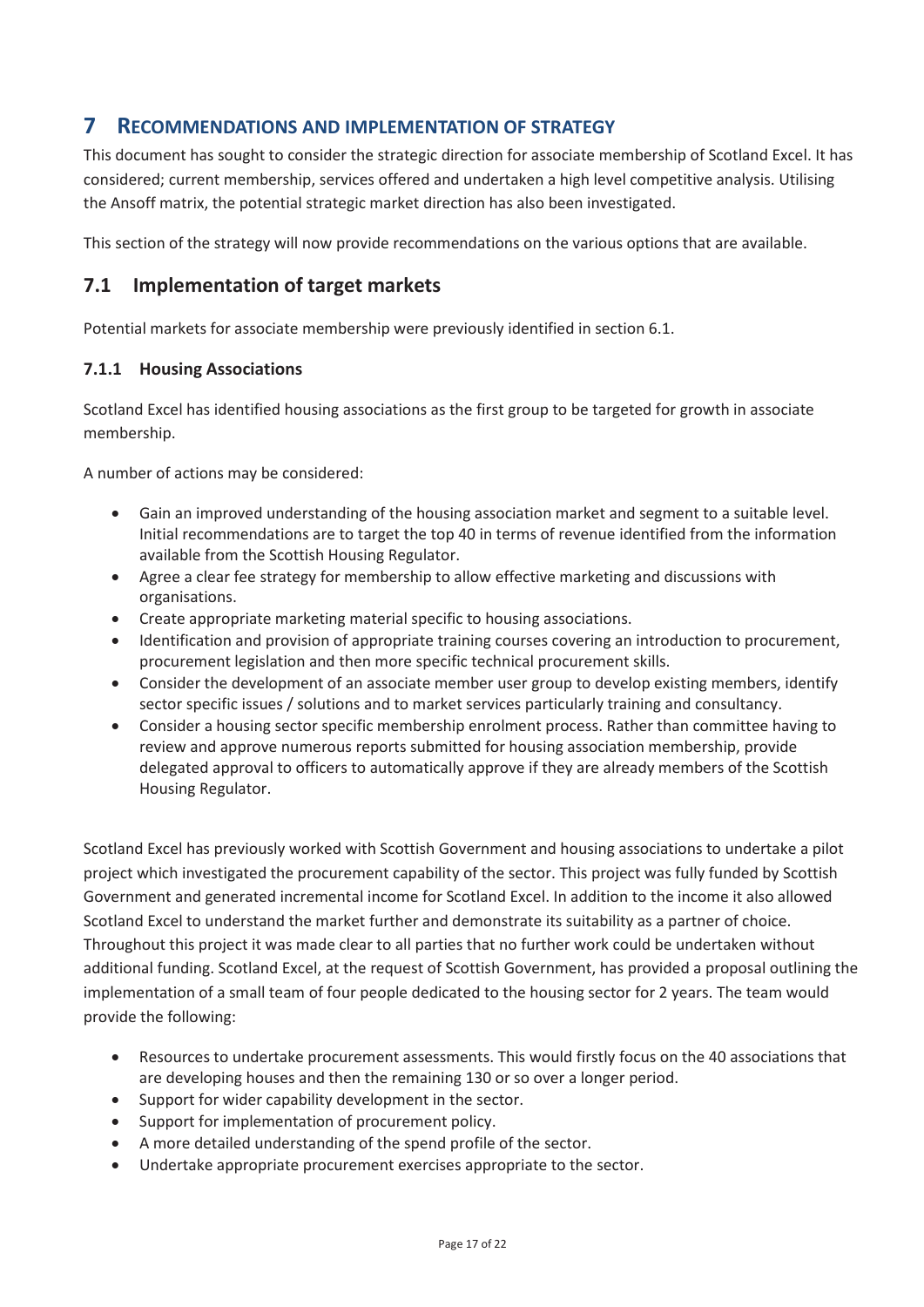This proposal brings a number of benefits to our associate member strategy:

- Scotland Excel will gain a unique and detailed view of the housing sector spend profile.
- Promotion of Scotland Excel and benefits of associate membership.
- Increase spend on wider Scotland Excel frameworks hopefully providing further benefits to existing core members.
- Potential ability to create frameworks that will also benefit core members.
- A fully externally funded model.

The proposal has been presented to ministers by Scottish Government and Scotland Excel awaits a decision.

It is recommended that if the proposal is accepted by Scottish Government then this market should be the primary group for associate membership. Other groups may be considered based on resources required and opportunistic membership progressed when received.

### **7.1.2 Transport Partnerships**

The remaining four transport partnerships have been identified. An initial analysis of existing transport partners will be undertaken to quantify benefits and understand which frameworks are currently being utilised. Once this is completed each partnership will be contacted and meetings organised.

### **7.1.3 Charitable Organisations**

Rather than target each of the specific sectors within this market, it is recommended that a more specific product or service offering be communicated to enrol new members. This is more about targeted communication rather than provision of a new product or service.

This approach would be progressed once the work on the primary group (housing associations) is at a more mature stage in its development.

### **7.1.4 Arm's Length Organisations**

The challenges regarding ALEOs was covered previously within this document and is also covered later when discussing fee structures.

The scale of arm's length organisations across the 32 local authorities and wider public sector is unknown and unquantified in general. Further work may be undertaken to add clarity to this landscape.

Limited support is currently provided to the local authority originating ALEOs.

Further work on this market would again be undertaken after the primary group is addressed.

### **7.1.5 Organisations utilising Scotland Excel frameworks who are not members**

Scotland Excel suppliers provide spend data on a quarterly basis. This data lists organisations who spend on frameworks. Suppliers have provided data that indicates spend by organisations who are not fee paying members of Scotland Excel e.g. in the last fiscal year there were over twenty housing associations listed as utilising frameworks yet only five fee paying members.

This associate level data has not been investigated further for accuracy but it is proposed that this is done as part of this strategic implementation.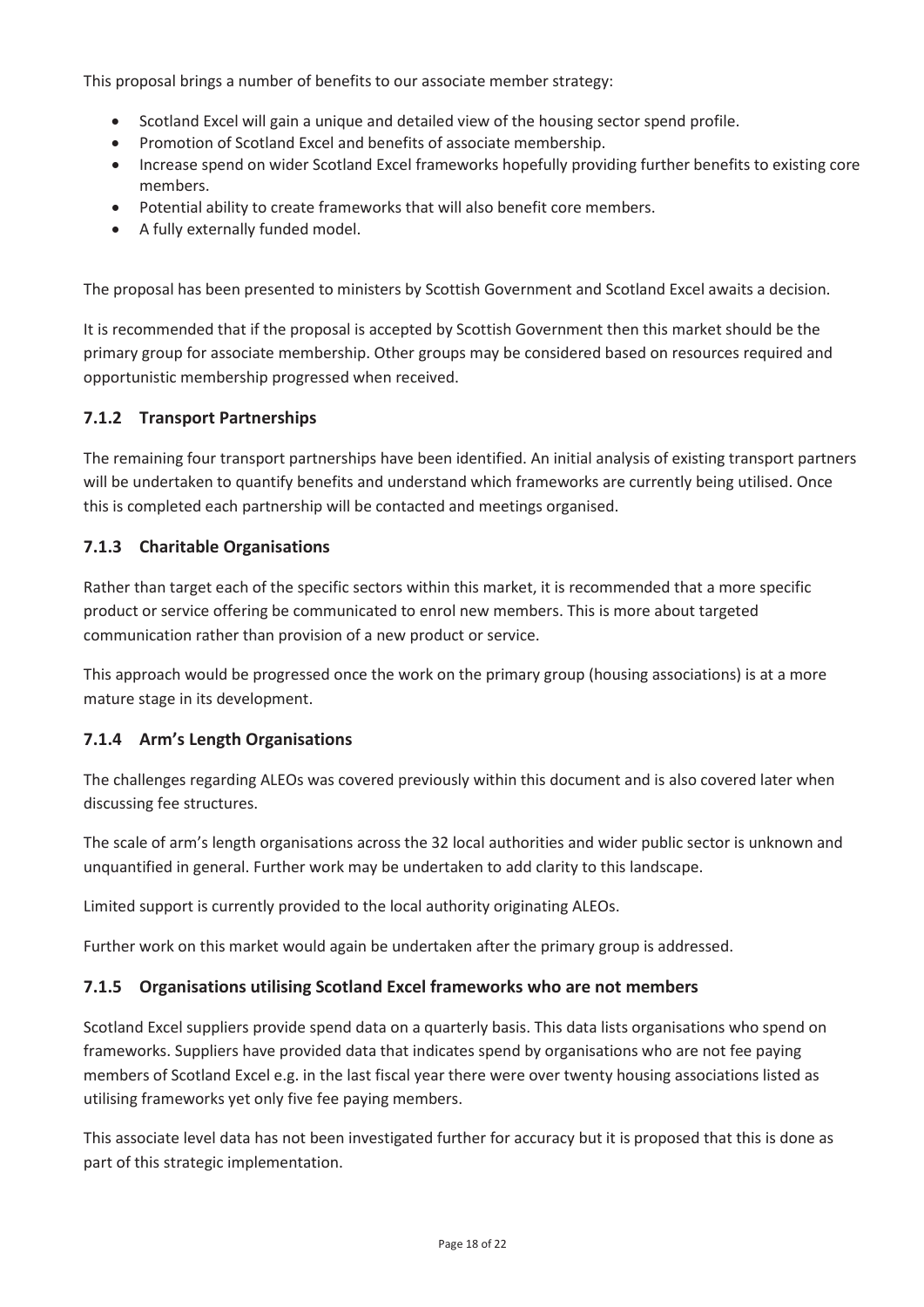# **7.2 Funding and Resources**

Scotland Excel believes that all work related to associate membership should be self-funding. This recognises the challenging economic position its core membership currently face and likely to continue to face. Scotland Excel will continue to seek alternative funding options similar to that discussed previously with Scottish Government and housing associations. It should however be recognised that in order to generate greater levels of associate member income resources and funding will be required. The main resource requirement areas are within business generation, account management and marketing. Any requirement for specific framework development would also require procurement resource.

Committee members may consider various funding options including re-investment of additional associate membership fees to generate greater returns or re-allocation of any budgetary surpluses. Scotland Excel recommends the creation of a robust business case for any resourcing and investment within this area whilst adhering to the self-funding principles.

# **7.3 Associate Membership Fees**

Associate membership fees should be considered in a number of ways:

#### Third tier membership

As previously highlighted, the third tier membership is being reviewed and an alternative clearer method sought.

#### Reciprocal Agreement

Reciprocal fee waivers are in place for a number of organisations:

- NHS trusts and organisations served by National Shared Services (NSS)
- All higher and further education organisations covered by Advanced Procurement for Universities and Colleges (APUC)
- All Non Departmental Public Bodies (NDPB) supported by Central Government Procurement

Overall this fee waiver will cover over 150 organisations.

In addition to a fee waiver organisations utilising Scotland Excel frameworks may also earn a monetary rebate against their expenditure.

Options open to members include:

- Charging an associate member fee to these organisations and therefore terminating the bilateral fee waiver agreement.
- $\bullet$  Retaining fee waiver as it currently stands.
- Retaining fee waiver but Scotland Excel retains any rebates earned by associate members.

It is unclear at this stage what extent local government makes use of framework agreements provided by the above centres of expertise. Understanding this and the potential impact to Scotland Excel core members is key to any future changes to this agreement. Further work is being undertaken in this area to consider the most beneficial route to core members and Scotland Excel.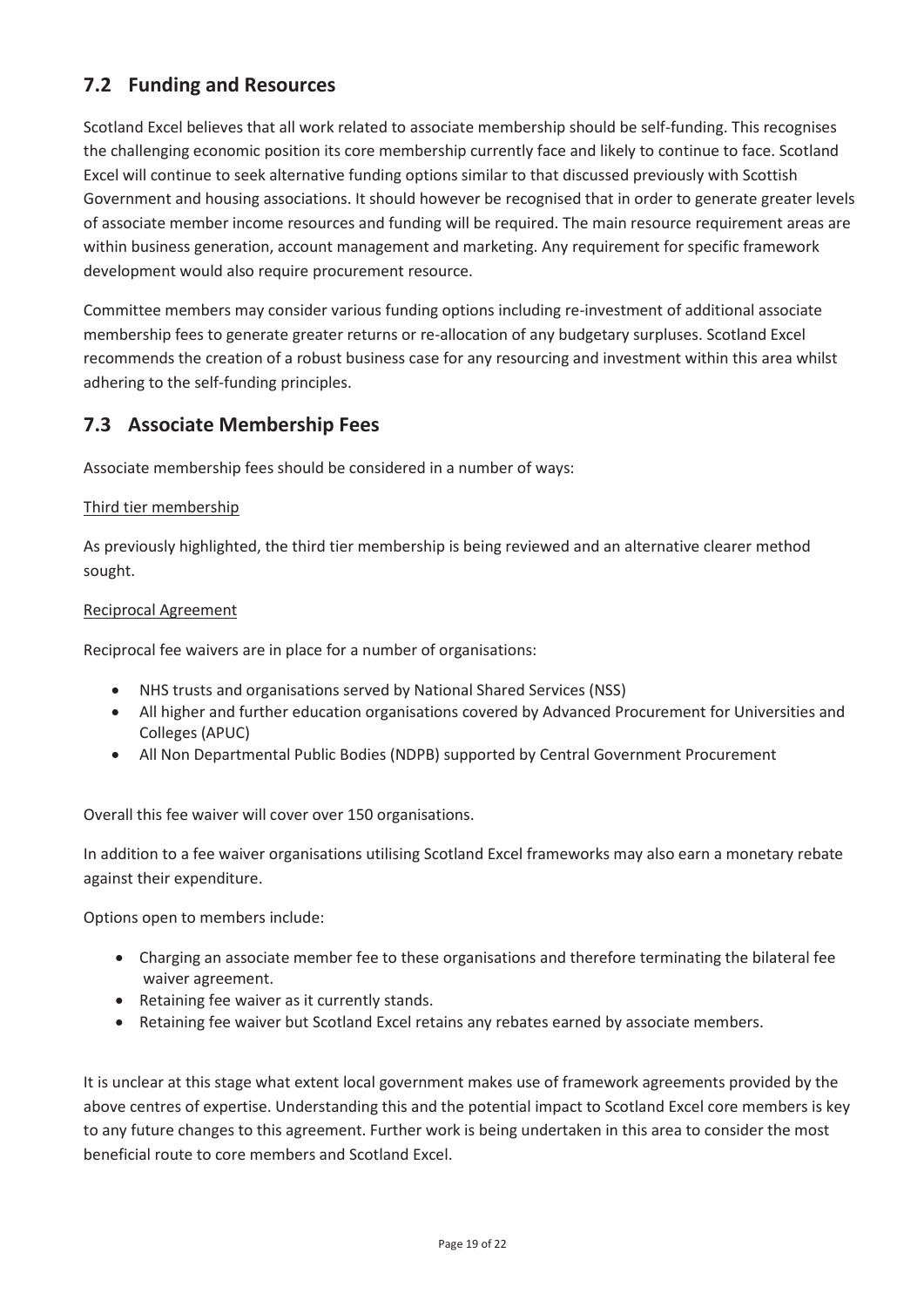#### Arm's Length Organisations

The 19 ALEOs currently registered as associate members pay no fee. This is a historic agreement that argues, as originally part of local government, their fee is covered within Scotland Excel's core requisition. ALEOs currently make extensive use of Scotland Excel frameworks and in one instance receive extensive rebate income from use of the contracts.

Recognising the significant financial challenges that members are facing and potentially also within their ALEOs it is recommended that implementation of any fee should be postponed to a future date. Guidance from members and committee is sought on this approach.

#### Housing Associations

Scotland Excel is considering a more tailored fee structure for housing associations should this market sector grow to a reasonable scale. A number of ways are currently utilised by other member organisations in this sector and will be reviewed for suitability.

The model that appears to be most accepted and utilised by housing associations is based on number of housing units.

### **7.4 Service offering**

Service offering to associate members may be regarded as a subset of that offered to core members. Further work will be undertaken to understand how these services may be positioned to better reflect the market sector e.g. Housing or charitable bodies.

### **7.5 Account Management**

Scotland Excel recommends an account management approach for associate members which is proportionate to their scale and fee. This will initially be covered by existing account management resource whilst numbers are below an agreed level. This account management will likely be quarterly and seek to be a bilateral meeting providing benefits to both organisations.

### **7.6 Marketing and Communications**

In order to better "sell" associate membership to prospective customers a significant marketing and communications effort will be required. Scotland Excel will review its marketing and communications strategy to consider how this can be achieved. Prior to this a review of current member communications must be undertaken. Resources and investment will provide challenges in this area also.